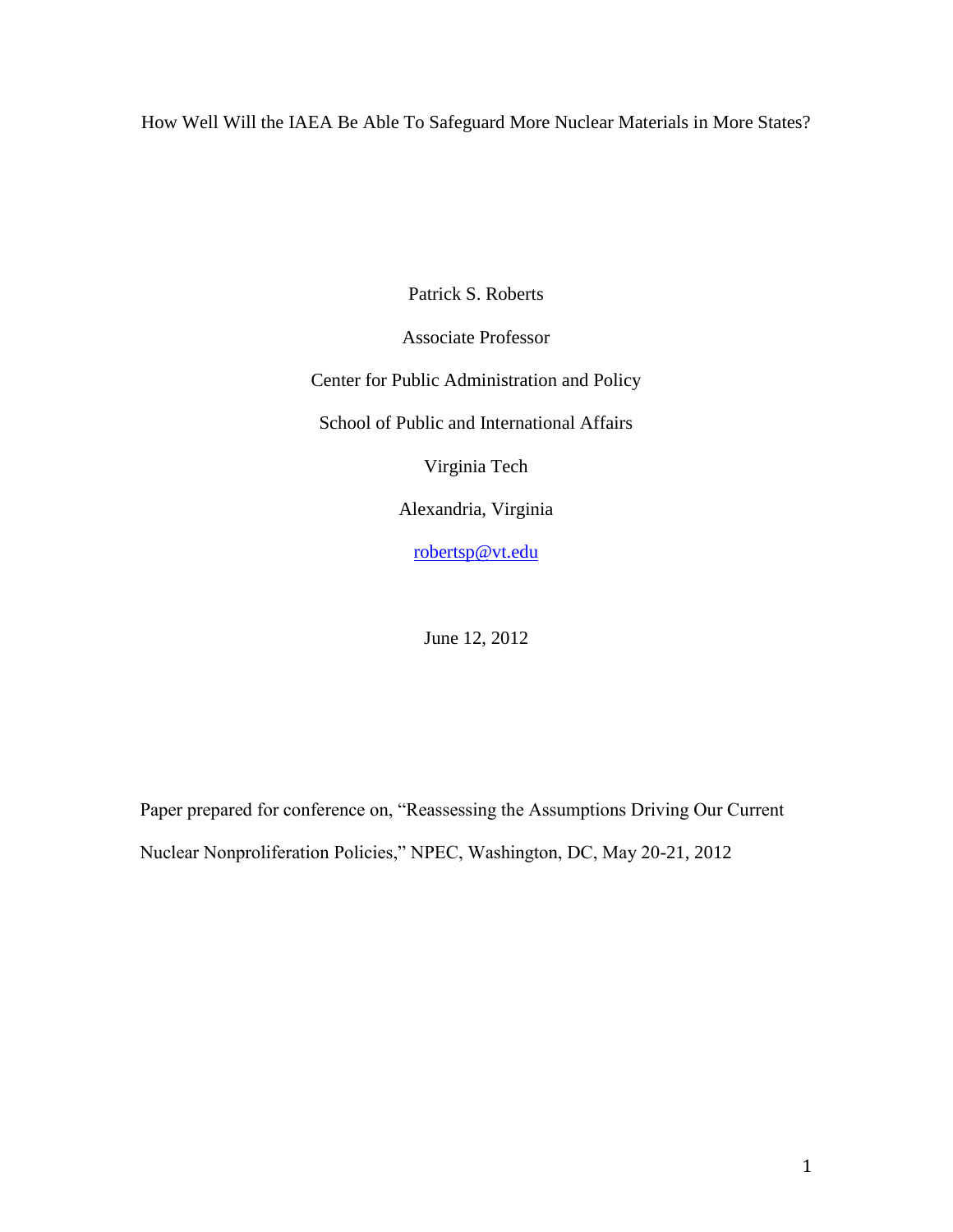The International Atomic Energy Agency will confront new proliferation risks if its safeguards system must operate in a world with more nuclear facilities in more and riskier places. The usual suggestions for upgrading IAEA safeguards focus on increasing the agency's resources and improving technology. Yet improved technology and more resources for inspections will not help unless the agency can develop standards to gauge the strength of the safeguards system, and unless countries confront the problem of what to do after the IAEA detects a violation.

Nuclear power will likely spread to new countries and new kinds of facilities in the coming years. Even a modest expansion of nuclear power will require more safeguards inspections, which at the very least raises budgeting problems for the agency. Even if money were no obstacle, however, it is not clear that the agency could simply scale up its operations to meet new demands. Scaling up is more complicated than making successful models from the past even larger. Consider one famous example, the RMS Titanic. The largest passenger steamship in the world was considered to be the pinnacle of engineering until it sank after striking an iceberg on its maiden voyage.

The IAEA may not be the Titanic, but the metaphor raises the question of how one would know whether the agency is headed for a disaster. After all, the Titanic's engineers never expected their creation to become synonymous with hubris and disaster. To evaluate whether IAEA safeguards can function without a breakdown while monitoring and inspecting more kinds of nuclear facilities in more countries, the agency needs clear and transparent standards. The IAEA has used timeliness detection goals, which are based on calculations about whether the agency can detect the diversion of a significant quantity of nuclear material within the minimum time needed to make a bomb.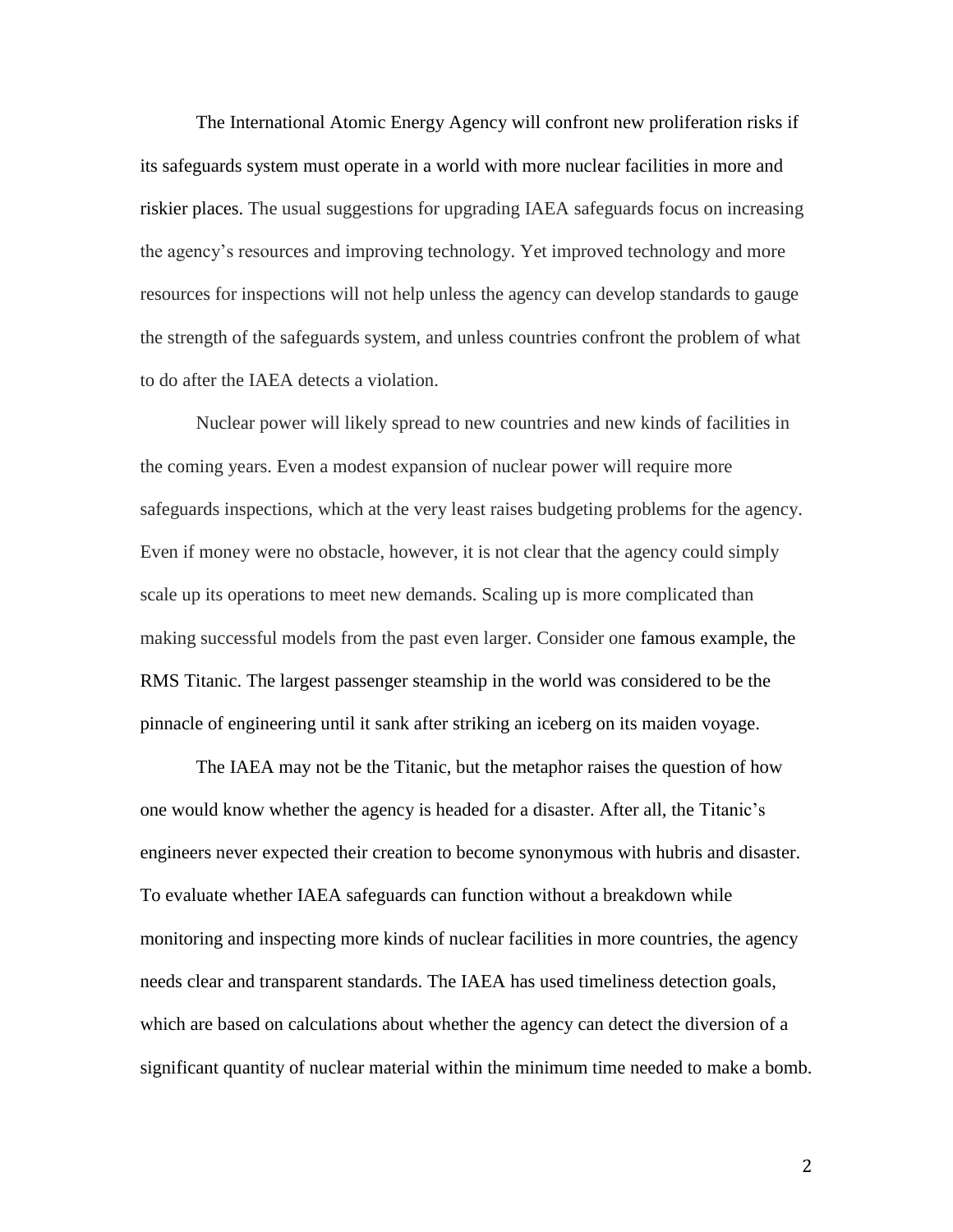Timeliness detection goals have the advantage of being clear, but they involve calculations about hundreds facilities that are very low risk, and the agency does not have the resources to meet these goals for all facilities. As a result, the IAEA is moving toward state-based declarations to evaluate safeguards risk and performance, but these standards are still being developed, and it will be a challenge to apply them to diverse countries in a fair and equitable way.

So far, there is scant evidence for the agency's actually having prevented diversion in a timely manner. In the four most prominent cases in recent memory of illicit nuclear activity, the IAEA appeared to formally meet its timeliness detection goals while countries pursued illegal nuclear activities. The agency detected violations in only one of these cases, in North Korea. The agency's safeguards division sees promising new tools in new technologies, training, and legal authority in the Additional Protocol, but adopting these tools is sometimes slowed by conflicting goals within the agency. The IAEA exists to provide technical assistance in developing nuclear power, prevent military diversions, and enhance safety, but it is not clear which of these should take priority.

Even if the agency is able to improve its detection capabilities through better technology, training, and standards, the safeguards system cannot be relied upon to react quickly enough to a diversion of nuclear materials toward a military program. Finally, there is no consensus on how to handle countries that may be in violation of IAEA and Non-Proliferation Treaty agreements. To fulfill the goals of non-proliferation, the IAEA must be able to detect violators, and the world political community, along with the agency, must be able to enact a sufficient penalty for violation.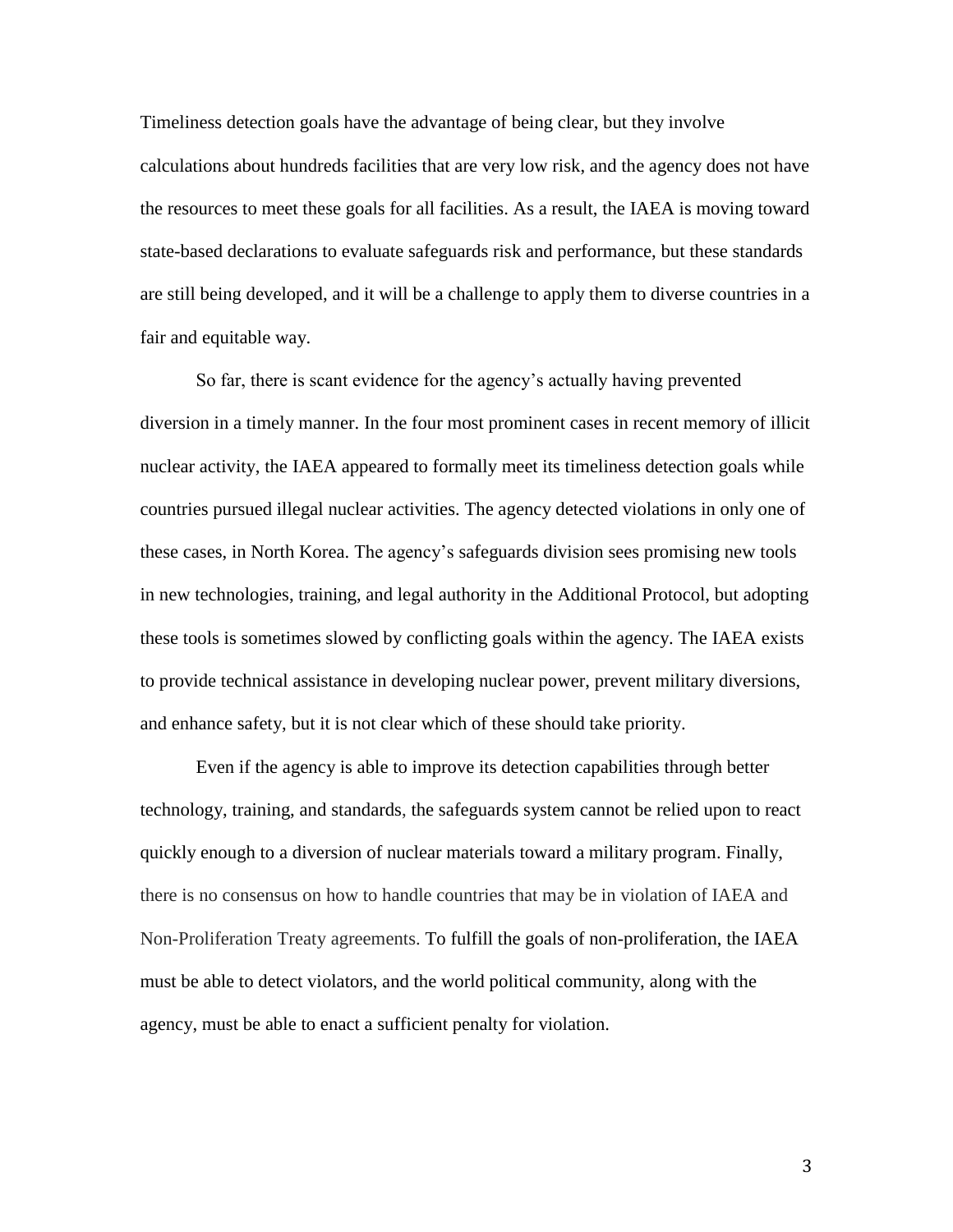If the agency does not change what it and the UN Security Council will do after a violation is discovered, then the system of preventing the proliferation of illicit nuclear materials is at risk of collapse. Iran could withdrawal from the NPT without penalty, and other states, including Syria, could continue to deny the IAEA access to suspect locations. Meanwhile, the IAEA's credibility is at risk because it is expected to verify agreements in countries that it can at best only monitor but not truly safeguard.

# **Increasing Demand for Nuclear Power in Proliferation-Risky Regions**

Developing economies demand new energy sources, while North America and Europe are showing a greater resistance to the costs and potential consequences of nuclear power. Therefore, new nuclear reactors will likely be built in regions where the risks of proliferation are the highest.

While there is great uncertainty surrounding the price of energy in the future, it is clear that demand for energy will grow in the coming decades because of modernization and population growth. The International Energy Agency, the chief international organization for monitoring energy demands, predicted growth in energy demand in each of its three scenarios from 2008 to 2035. Growth in demand is the only reliable prediction, however. The executive summary for the 2012 World Energy Outlook begins with the statement, "The energy world faces unprecedented uncertainty." <sup>1</sup>

Investors do not know the price of fuels in the future or the precise risk of delays in plant construction. Nuclear power requires a high initial investment in the facility and in supporting technical staff, but long-term operational costs are relatively low. (From the

<sup>&</sup>lt;sup>1</sup> "World Energy Outlook for 2010," International Energy Agency, Paris, France, 2010, 1.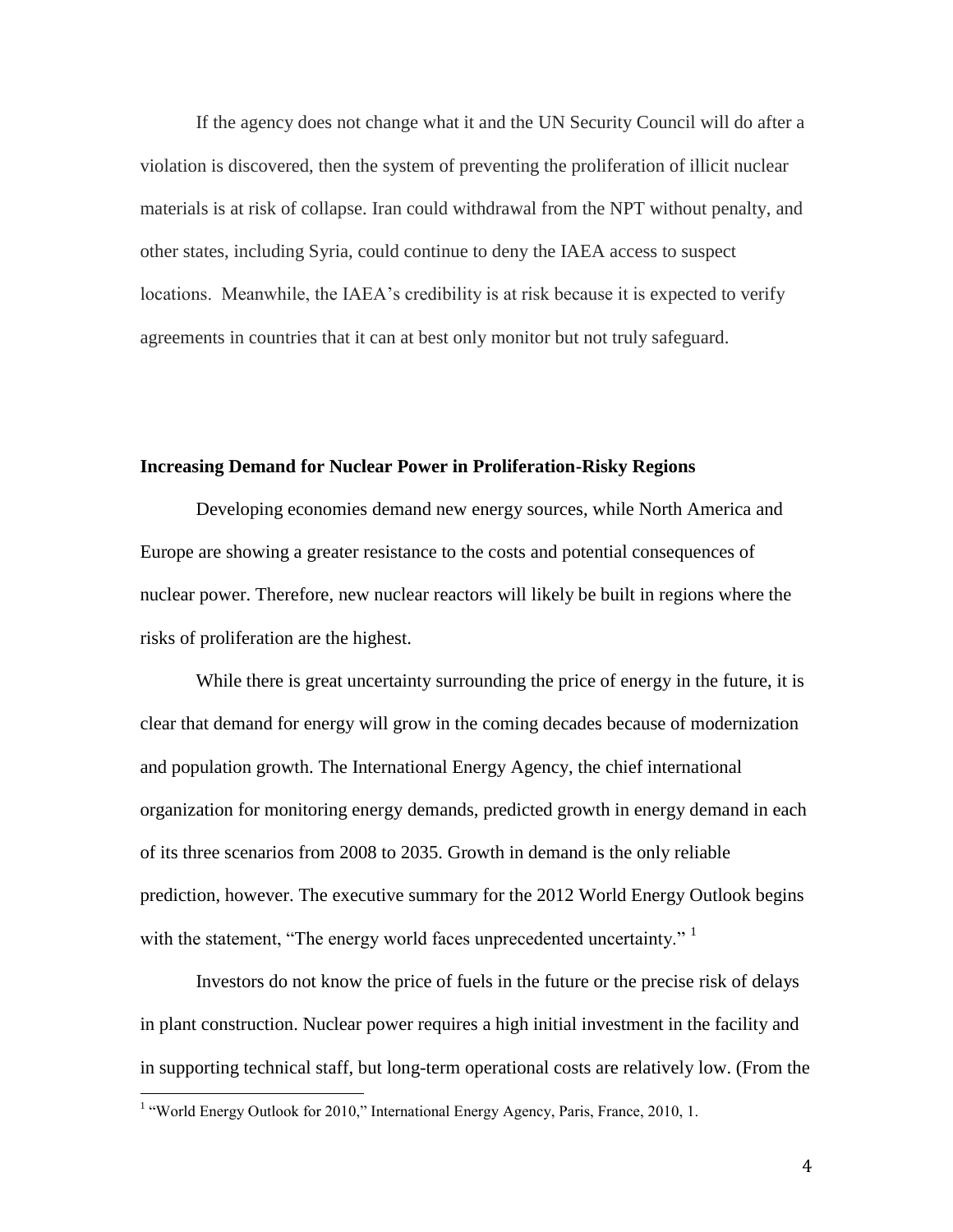perspective of investors, however, it can be difficult to disaggregate initial investments from long term ones.) New nuclear plant construction often faces unpredictable delays and cost overruns that would decrease returns on investment to equity investors.<sup>2</sup> Furthermore, there are limits to the world's capacity to increase nuclear plant production and technical nuclear training; for example Japan Steel Works is the sole maker of certain reactor parts. $3$ 

Despite the uncertainty, more than 45 countries are considering embarking upon nuclear power programs according to a May 2012 report form the World Nuclear Association.<sup>4</sup> It is unlikely that all of these countries will develop nuclear power soon, but some of them likely will. After Fukushima, nuclear power is likely to hold steady or slightly recede in Europe and the United States, although nuclear power plant construction has been part of climate change and energy legislation discussions in the United States.<sup>5</sup> There are 443 nuclear plants in operation around the world, and 64 new plants under construction. Demand, however, appears to be shifting from Europe and North America to Asia and the Middle East, where many countries have expressed interest in building nuclear plants to meet their energy needs.<sup>6</sup> More than half of the reactors currently under construction are in Asia, one-fourth in Eastern Europe, and some

l

 $2^2$  Citigroup Global Markets finds recent delays in construction in several new nuclear power plants reduce the likelihood that nuclear power will be considered a viable investment by the market. Citigroup finds that nuclear power investments are economically viable only when governments intervene in the market to provide explicit assurances of a minimum return on investment. Peter Atherton, et al. "New Nuclear: The Economics Say No". Citigroup, November 2009, p. 4-6. https://www.citigroupgeo.com/pdf/SEU27102.p  $3$  CitiGroup, 8.

<sup>&</sup>lt;sup>4</sup> "Emerging Nuclear Energy Countries," World Nuclear Association, (London, UK, May 2012), available at: http://www.world-nuclear.org/info/inf102.html

<sup>5</sup> Ryan Lizza, "As the World Burns," *New Yorker*, October 11, 2010.

<sup>6</sup> Heather Timmon[s, "Emerging Economies Move Ahead With Nuclear Plans,"](http://www.nytimes.com/2011/03/15/business/energy-environment/15power.html) *New York Times*, March 14, 2011; Trevor Findlay, *[The Future of Nuclear Energy to 2030 and its Implications for Safety, Security and](http://www.cigionline.org/sites/default/files/Nuclear%20Energy%20Futures%20Overview.pdf)  [Nonproliferation: Overview](http://www.cigionline.org/sites/default/files/Nuclear%20Energy%20Futures%20Overview.pdf)*, The Centre for International Governance Innovation, Waterloo, Ontario, Canada, 2010; Jaeyeon Woo, "Seoul's U.A.E. Deal Caps Big Sales Push," *Wall Street Journal*, December 29, 2009.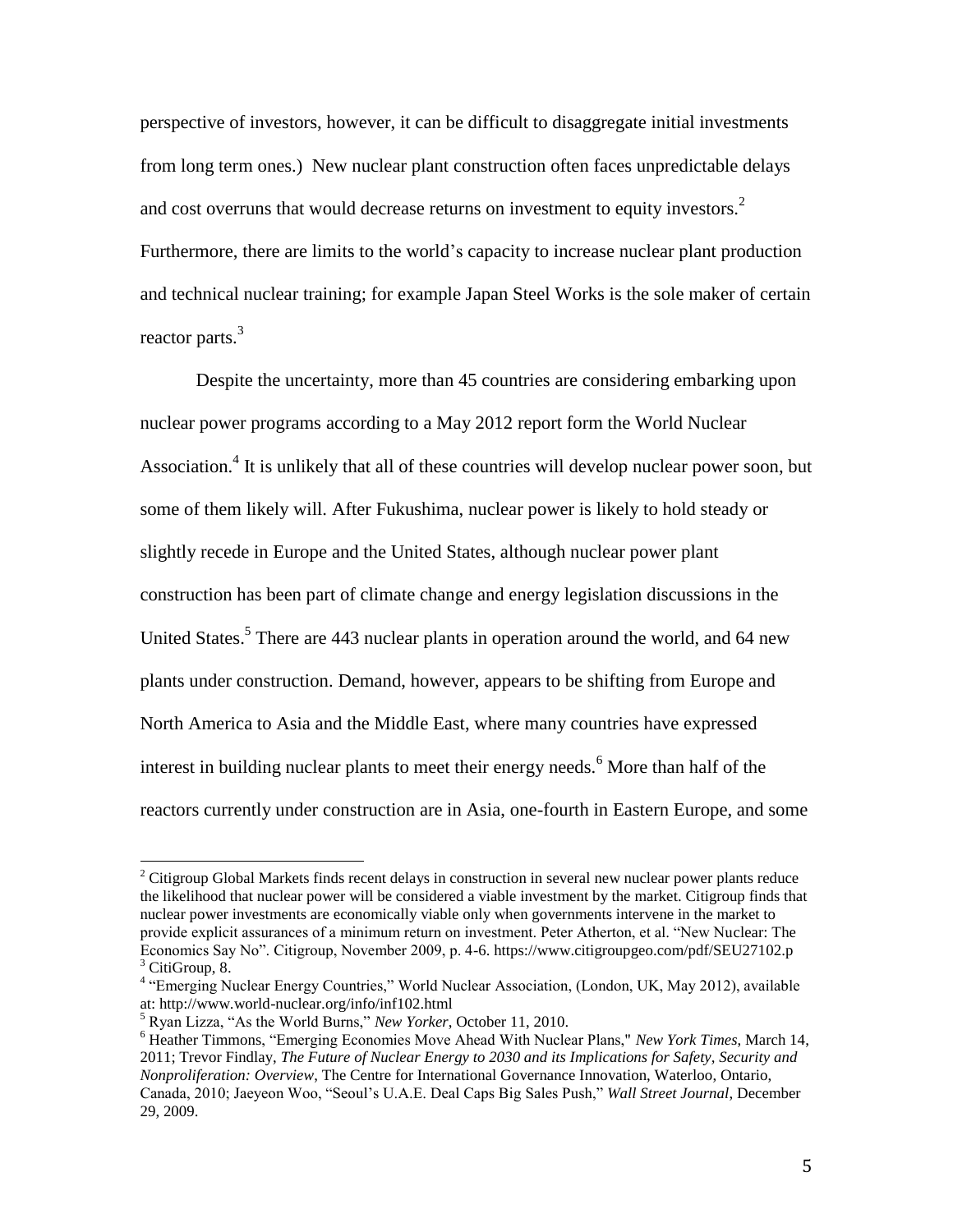in the Middle East. Many of these countries are investigating new kinds of nuclear plants that pose safeguards challenges. IAEA Director General Yukiya Amano expects "more than twenty new states, including many developing countries, [to] bring their first nuclear power plants online within two decades."<sup>7</sup>

Fast-paced growth in emerging economies, led by Brazil, China, India, and Indonesia, will drive the bulk of demand. $8$  India remains committed to nuclear power even after the Fukushima disaster. "We are determined that our expanded nuclear power programme will follow the highest standards of nuclear safety and security," Indian Prime Minister Manmohan Singh said at a summit on nuclear security in 2012.

Because investment in nuclear power provides such an unpredictable return on investment, it is likely that plants will be built in countries whose political leadership has decided that nuclear power is a strategic goal rather than an economic investment. In 2009, Citigroup concluded that,

...it is extremely unlikely that private sector developers will be willing or able to take on the Construction, Power Price, and Operational risks of new nuclear stations. The returns would need to be underpinned by the government and the risks shared with the taxpayer / consumer. Minimum power prices (perhaps through capacity payments), support for financing,

<sup>7</sup> Yukiya Amano, "International Cooperation Vital for Nuclear Renaissance," *Le Monde*, March 7, 2010.

<sup>&</sup>lt;sup>8</sup> International Energy Agency, "World Energy Outlook 2011," Paris, France, 2.<br><sup>9</sup> "India Needs Nuclear Energy, Says PM Manmohan Singh," BBC News India, March 27, 2012, available at: [http://www.bbc.co.uk/news/world-asia-india-17520589\)](http://www.bbc.co.uk/news/world-asia-india-17520589)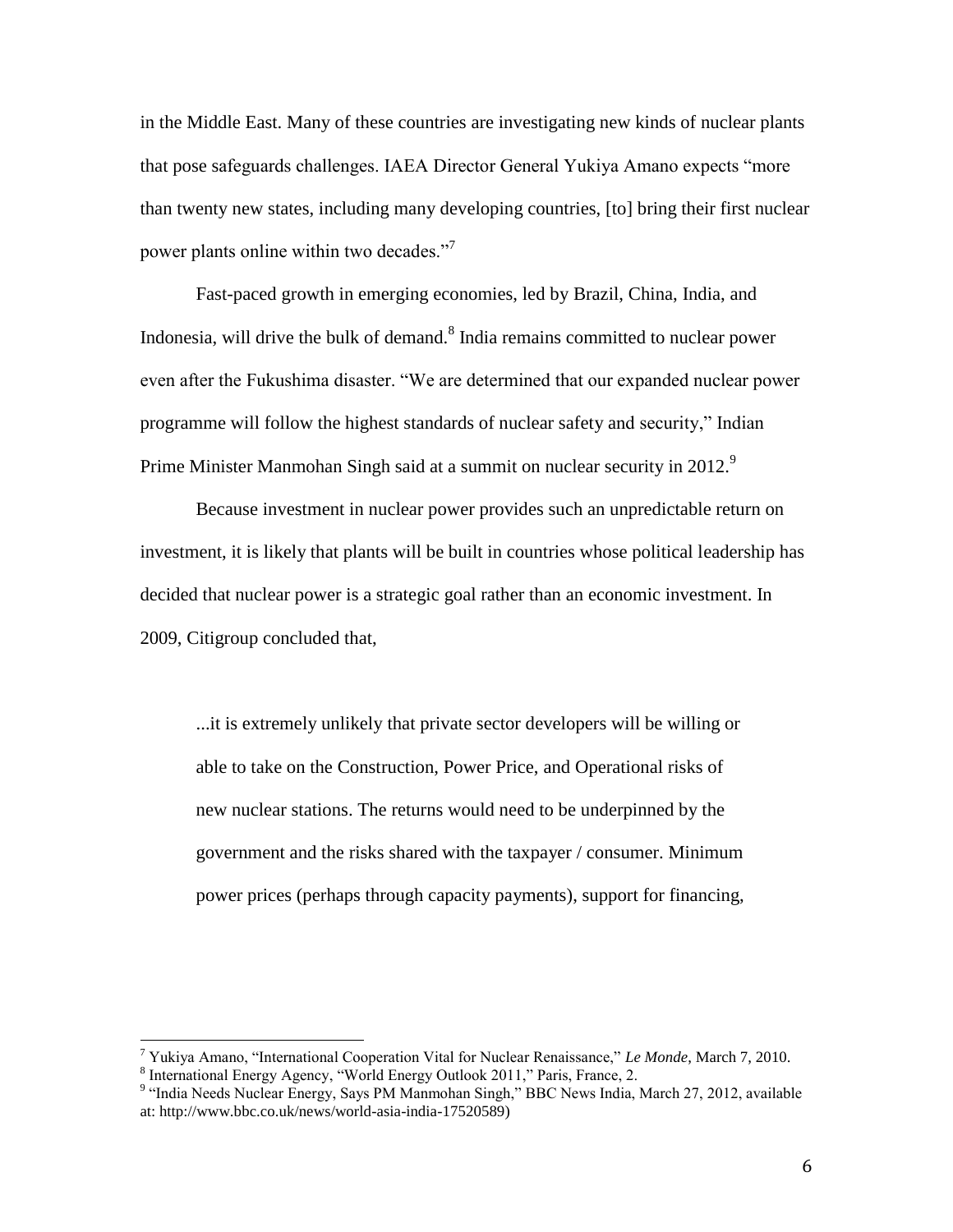and government backed off-take agreements may all be needed to make new nuclear viable. $10<sup>10</sup>$ 

The uncertainty in nuclear power investment and the high fixed costs make it more likely that certain kinds of countries will find it worthwhile to invest in nuclear power: large countries with ample resources; countries looking to develop power for political prestige; or countries that factor military uses into the cost of nuclear power investment. It is also more likely that countries that do not factor the high and uncertain cost of waste disposal into the investment calculation will pursue nuclear power than those that do factor in disposal. All of these considerations make it more likely that countries attentive to military considerations and located in regions at risk of proliferation will invest in nuclear power, rather than countries in regions that are less at risk for proliferation, or countries that rely more on market pricing for energy.

### **Will More Inspections Be Needed?**

If there will be an expansion of nuclear power into new countries and new types of facilities, the IAEA will need to perform more inspections. In 2010, the IAEA carried out 1750 inspections, 423 design information verifications (DIVs) and 142 complementary accesses. <sup>11</sup> By 2030**, t**he IAEA expects global nuclear electrical generating capacity to grow from between 40 and 120 percent. And it expects between 10 and 25 new countries to attain nuclear power.<sup>12</sup> Facilities in these countries, or expanded

 $10$  CitiGroup, 3.

<sup>&</sup>lt;sup>11</sup> IAEA, Safeguards Statement for 2010, Vienna, Austria. Available at: http://www.iaea.org/OurWork/SV/Safeguards/es/es2010.html

<sup>&</sup>lt;sup>12</sup> Herman Nackaerts, "A Changing Nuclear Landscape: Preparing for Future Verification Challenges,"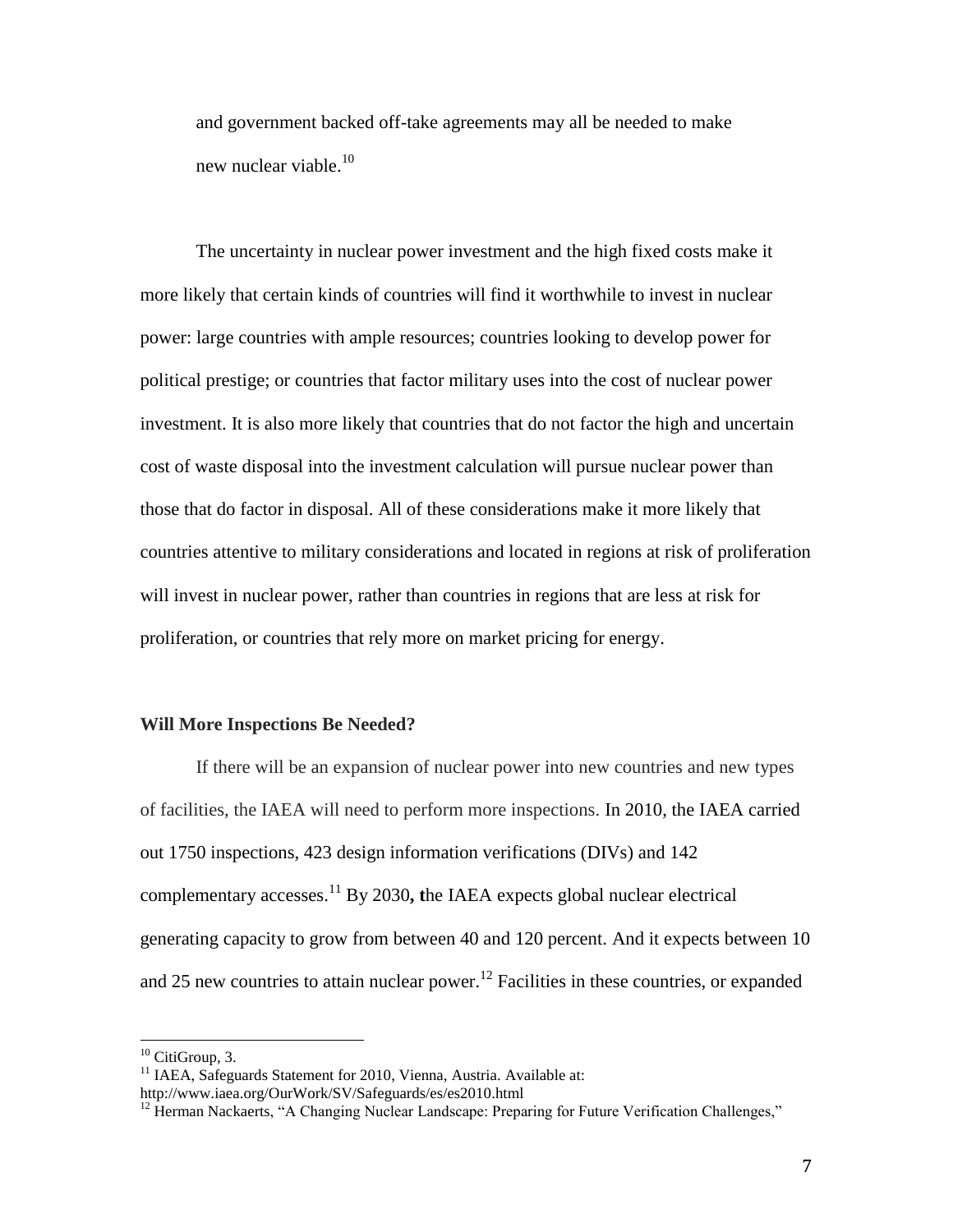facilities in countries already with nuclear power, will require more inspections. This, at the very least, raises budgeting questions because IAEA member states are reluctant to approve budget increases. Former Deputy Director General of the IAEA and head of the Department of Safeguards Olli Heinonen concluded in 2010 that, "We must do more with less without compromising the necessary safeguards assurances. Smarter and better verification techniques and technologies should be explored."<sup>13</sup>

In 2012, the IAEA had 1125 facilities under safeguards, and with the expansion of nuclear activity into new states, it may have more. New facilities require more inspections than existing ones where the agency can rely more on accounting procedures for verification. New facilities will require more work because the agency must ensure that they are built according to standards, and it must work with states to develop a method for making initial and then annual declarations of nuclear material. The agency's budgetary growth is limited, however, by United Nations policies to maintain zero real growth in budgets.<sup>14</sup> An expansion of nuclear power around the world will provide a bigger nuclear haystack of site to inspect but no more than the current number of inspections given budgetary constraints.

From 1987 to 2010 the amount of significant quantities under IAEA safeguards increased by five times, but the number of inspection days remained roughly constant.<sup>15</sup>

[http://www.iaea.org/newscenter/statements/ddgs/2011/nackaerts020211.html;](http://www.iaea.org/newscenter/statements/ddgs/2011/nackaerts020211.html) The IAEA's 2009 projections high growth scenario forecast that nuclear power production could double by 2030, and its lowgrowth scenario has nuclear power production increasing by about 40 percent. See IAEA, *Energy Electricity and Nuclear Power Estimates for the Period up to 2030,* Vienna, Austria, 2009.

*International Forum on Peaceful Use of Nuclear Energy and Nuclear Non-Proliferation*, Vienna, Austria, February 2, 2011. Available at:

<sup>&</sup>lt;sup>13</sup> Olli Heinonen, Belfer Center Release, Harvard University, Oct 12, 2010 [http://www.iaea.org/Publications/Reports/Anrep2009/table\\_a5.pdf](http://www.iaea.org/Publications/Reports/Anrep2009/table_a5.pdf)

<sup>&</sup>lt;sup>14</sup> IAEA, *The Agency's Programme and Budget, 2010-11*, Vienna, Austria, August 2009, http://www.iaea.org/About/Policy/GC/GC53/GC53Documents/English/gc53-5\_en.pdf <sup>15</sup> IAEA *Annual Reports*, 1987-2010, Vienna, Austria.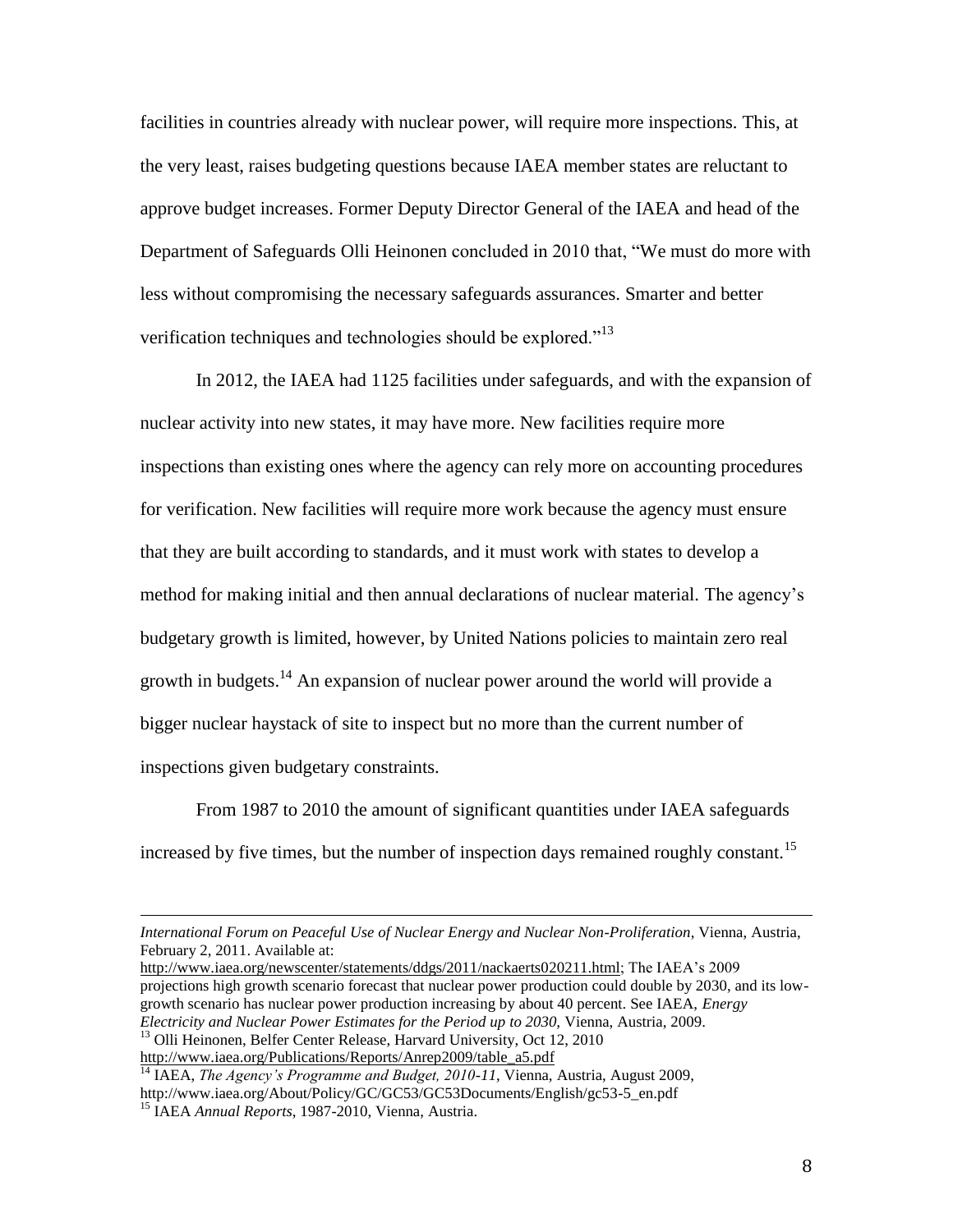A significant quantity is a standardized measure of nuclear material defined as enough to make one crude bomb.<sup>16</sup> Inspection days refer to the number of days inspectors worked. Therefore, inspectors inspect more material than ever before using the same amount of human resources.

The IAEA's Safeguards Division, one of several divisions, carries out a number of tasks meant to provide member states with a reasonable assurance that states are accounting for the nuclear material in their possession, and that they are not diverting material or facilities for illicit use. The agency's safeguards are based on assessments of the correctness and completeness of a state's declarations of nuclear material and nuclearrelated activities. Verification measures include on-site inspections, visits, and ongoing monitoring and evaluation. Basically, two sets of measures are carried out in accordance with the type of safeguards agreements in force with a state. First, the agency verifies state-issued reports of declared nuclear materials. Nuclear accountants check the record books to monitor consistency, and inspectors perform "material accountancy" by physically installing and observing tamper-proof seals on storage vessels and cameras in sensitive areas. These inspections verify non-diversion, essentially keeping tabs on nuclear material that states use for nuclear power to make sure that none goes missing by being diverted for weapons uses. Second, as of 2012, 115 of 181 countries with IAEA safeguards agreements have concluded an agreement with the IAEA known as the "Additional Protocol."<sup>17</sup> (Another 23 have signed the protocol but not brought it into effect). This is a legal agreement that permits the agency to perform more intensive

<sup>16</sup> International Atomic Energy Agency, *Safeguards Glossary*, 2001 Edition, Vienna, Austria, 23. Available at: http://www-pub.iaea.org/MTCD/publications/PDF/nvs-3-cd/PDF/NVS3\_prn.pdf

<sup>17</sup> Mark Hibbs, "The Unspectacular Future of the IAEA Additional Protocol," *Carnegie Proliferation Analysis*, April 26, 2012.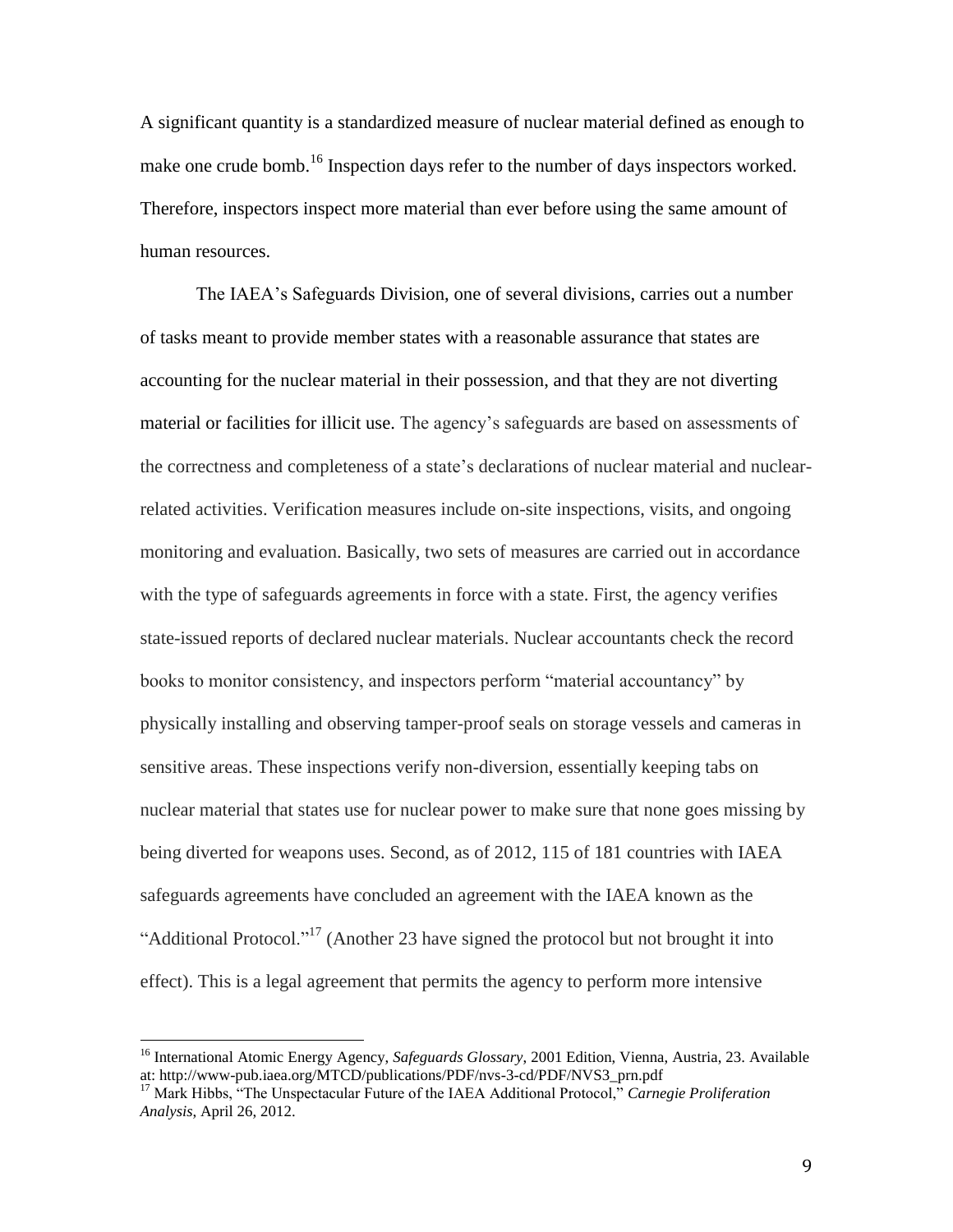supervision to not only verify non-diversion, but also to provide some evidence about the absence of undeclared nuclear material in a state.

Inspections come in several types. For new states and states making changes in their programs, the agency conducts *ad hoc inspections* to verify initial reports of nuclear material or report on changes to the report. Beyond that, the agency conducts *routine inspections* according to a predefined schedule and, occasionally, with very short-notice. In either case, the agency technically enters with the permission of the state, and in some cases, there are delays as states attempt to negotiate arrival and travel schedules with their hosts. The agency has the right to conduct routine inspections, but without the Additional Protocol or other agreements in place, it is limited to locations with a declared nuclear facility or declared sites that handle nuclear material. (There is a possibility that a state has nuclear material in undeclared or secret sites about which the agency could gather information, but not perform on-site inspections). The agency has the authority to conduct *special inspections* if it believes that the information provided by the state is not adequate for the agency to fulfill its safeguards responsibilities, but this power has rarely been used. Member states are uncomfortable with the agency entering a state without the state's permission because such inspections would appear to infringe upon national sovereignty. In addition, the agency conducts *safeguards visits* to verify that the design, construction, and decommissioning of facilities are conducted according to standards and the information contained in countries' official reports.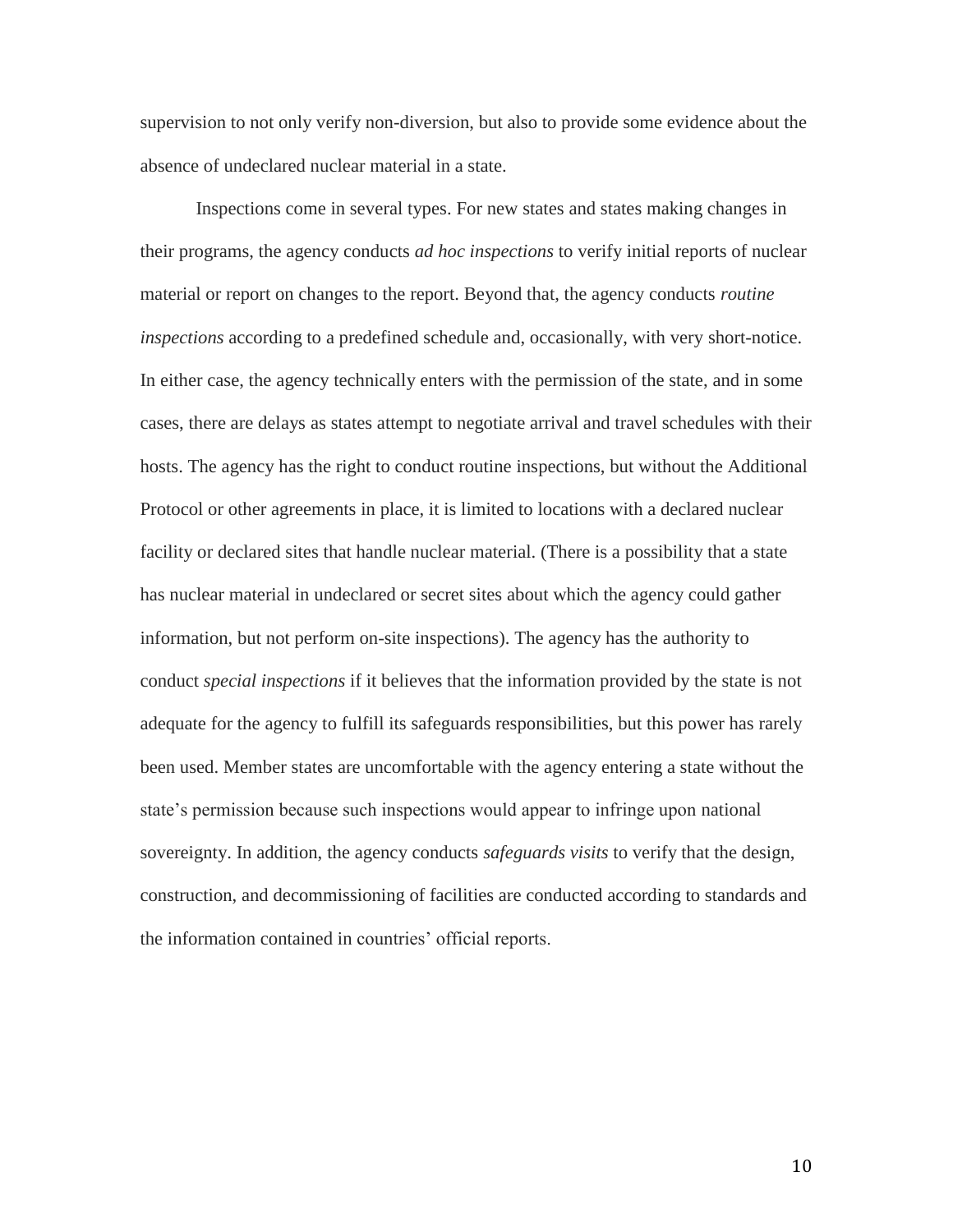# **Are Safeguards Infinitely Expandable?**

The IAEA has developed a range of safeguards tools, from accounting procedures that date back to the agency's earliest days, to basic tools such as tamper-proof seals and cameras, to more advanced methods for environmental sampling to measure traces of nuclear materials. These tools may provide some efficiency in performing safeguards in new places, particularly environmental sampling which can be conducted at a distance. Most likely, however, each of these tools and each type of inspection will have to be repeated in new countries and new facilities with the expansion of nuclear power. This increase raises a question:

Are IAEA safeguards infinitely expandable, or do they reach a breaking point at some level of capacity? It is not clear how one would know whether safeguards might reach a breaking point. Some systems are relatively easily scaled up. They can operate at higher levels of capacity using a larger version of the same structure. Among computer programs, contemporary peer-to-peer fire sharing systems without a central node are easily scaled up because increasing the number of peers does not increase demand on the system beyond the overall carrying capacity.<sup>18</sup> (This is an improvement over the first online peer-to-peer music file sharing systems that fell victim to severe bottlenecks). <sup>19</sup>

In other cases, scaling up is much more complicated than making successful models even larger. In one famous example, the RMS Titanic, the largest passenger steamship in the world sank after striking an iceberg on its maiden voyage. The Titanic's

<sup>&</sup>lt;sup>18</sup> Lucia D'Acunto, Tamas Vinko and Johan Pouwelse, "Do BitTorrent-like VoD Systems Scale under Flash-Crowds?" IEEE Communications Society P2P 2010 proceedings paper.

<sup>&</sup>lt;sup>19</sup> Yingwu Zhu, Xiaoyu Yang, Yiming Hu, "Making Search Efficient on Gnutella-like P2P Systems," Proceedings of the 19th IEEE International Parallel and Distributed Processing Symposium (2005); A. Rowstron and P. Druschel; "Pastry: Scalable, decentralized object location, and routing for large-scale peer-to-peer systems," In *Proceedings of the 18th IFIP/ACM International Conference on Distributed System Platforms (Middleware)* (Heidelberg, Germany, Nov. 2001): 329–350.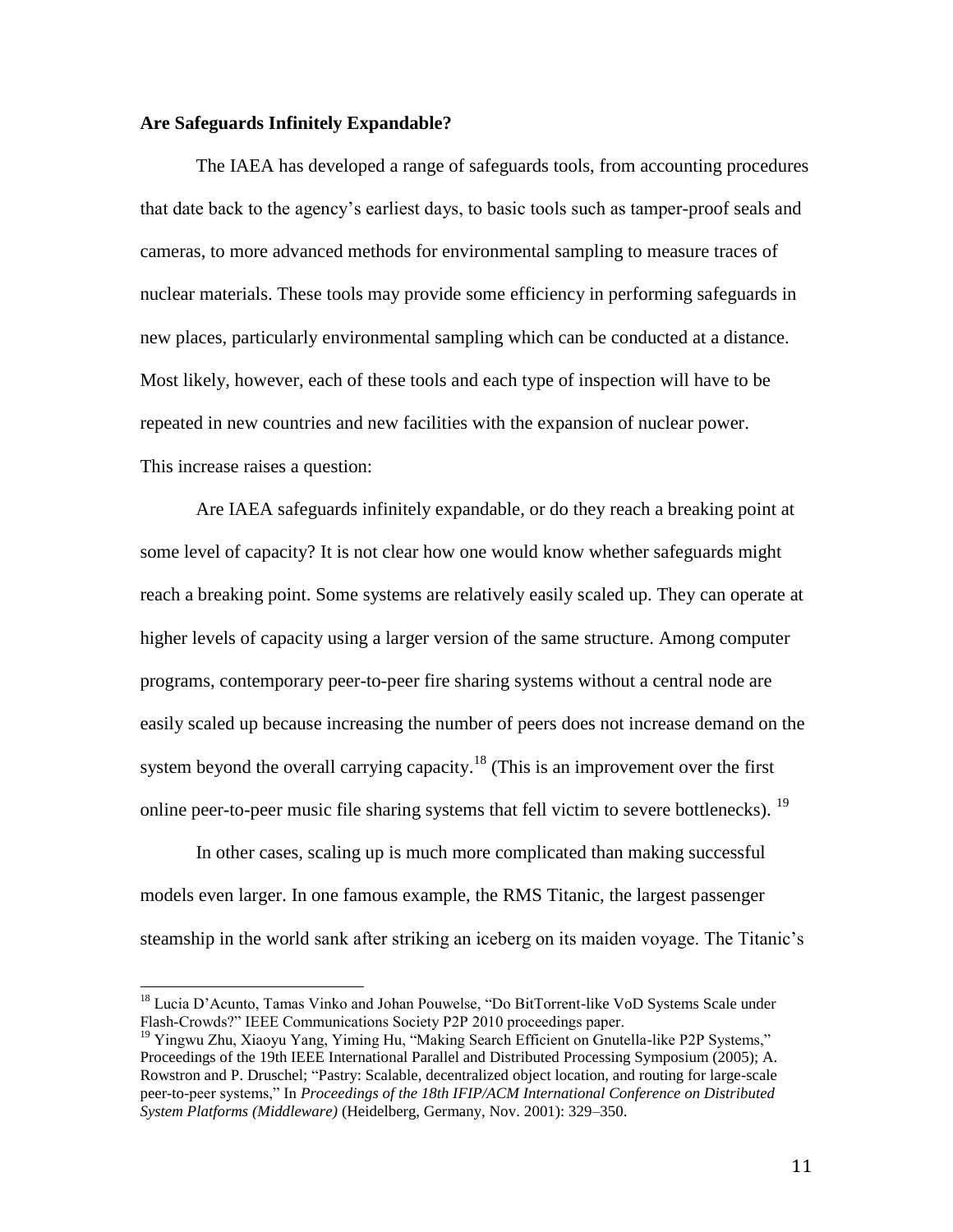scaled up design failed for a number of reasons, including a lack of sufficient lifeboats. After the accident, cruise lines required that there be enough lifeboats on board to carry everyone on the ship. Ocean liners kept communication systems open 24 hours a day (since no one heard the Titanic's distress call), and ships were much more careful about spotting and avoiding icebergs.

Though the Titanic became a paradigm for the hubris of engineers, it was not destined to fail on its maiden voyage. It was a victim of a faulty design *and* bad luck. Had the ship had not struck an iceberg and sank, people would have concluded that the celebrated scaled-up ocean liner design was a success. Shipbuilders would have built more ships modeled after the Titanic, and likely even larger ships.<sup>20</sup> Designers might have added even more luxuries and reduced the number of lifeboats. Scaling up could have continued for years, maybe decades, until there was a catastrophic failure. How do we know that the IAEA's safeguards system is not ripe for catastrophic failure? Safeguards could be like a Titanic that has been lucky enough not to strike an iceberg.

# **The Problem of Standards**

 $\overline{a}$ 

To evaluate whether IAEA safeguards can function adequately with more kinds of nuclear facilities in more countries—or even whether they function adequately now—the agency needs clear and transparent standards. Standards would clarify how well the agency is meeting the obligations found in its statute, which came into force on July 29, 1957 and has been subsequently amended. Its safeguards obligations in particular have been interpreted with almost ecclesiastical attention to nuance. The IAEA's safeguards mission is to verify "through its inspection system that States comply with their

<sup>20</sup> Henry Petroski, *Success through Failure: The Paradox of Design* (Princeton, 2006), 95-96.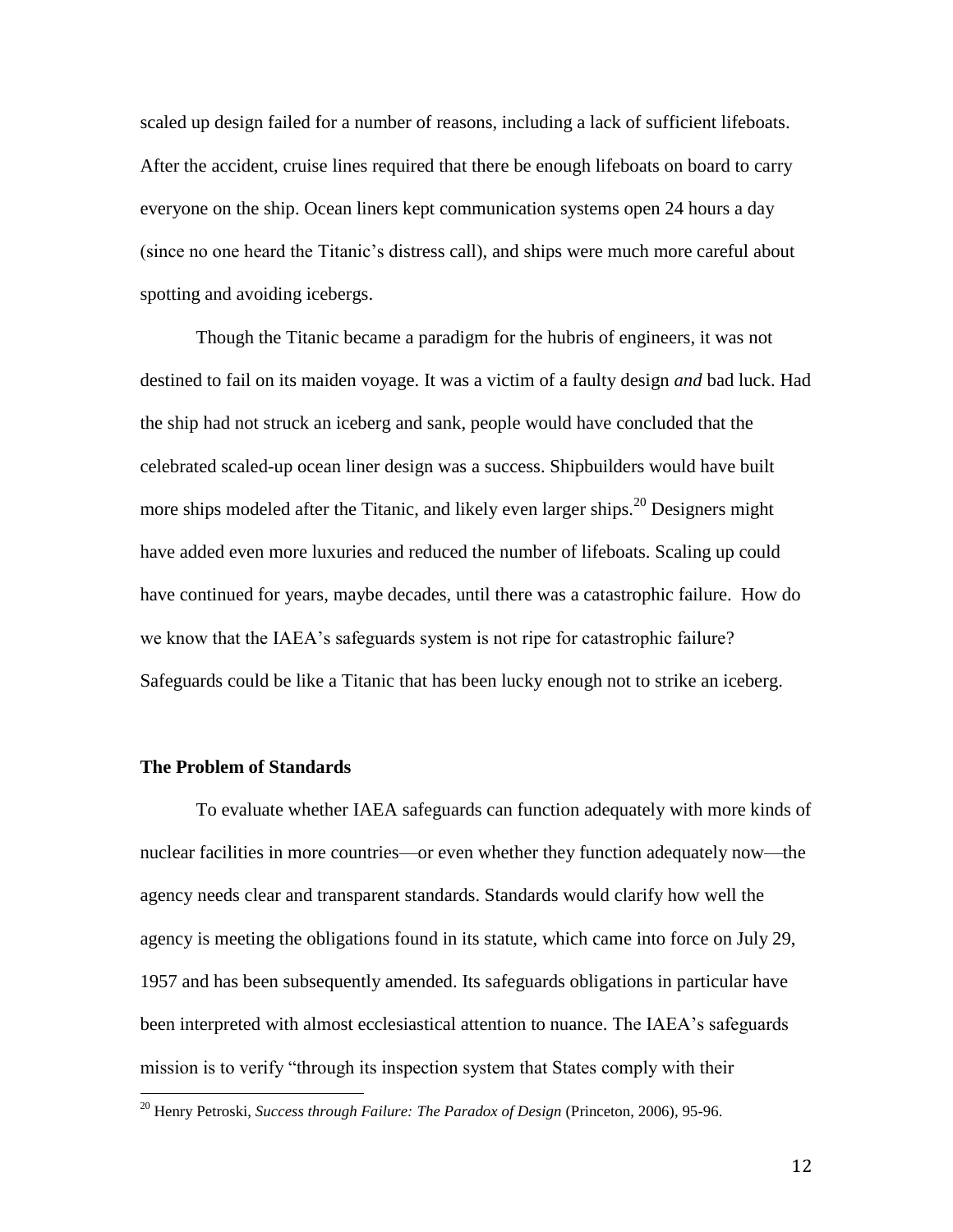commitments, under the Non-Proliferation Treaty and other non-proliferation agreements, to use nuclear material and facilities only for peaceful purposes." Until the discovery that Iraq had a clandestine weapons program, however, the statement was interpreted to read, "to use *declared* nuclear material and facilities..."<sup>21</sup> In other words, the agency read its mandate as to verify only the facilities that member states agreed to have inspected, leaving out other research, industrial, and military sites.<sup>22</sup> The agency took seriously the idea that member states that consented to agency inspections might attempt to conceal facilities only after the discovery of the Iraq program. The agency's mission in a post-Iraq world is more complicated if it cannot assume that countries that consent to inspections are acting in good faith and are attempting to fulfill the obligations of the NPT.

One way to measure how the agency is doing would be to chart its progress relative to clear and transparent standards. The agency has developed quantitative measures of performance such as "timeliness detection" and "risk of early detection," but it is difficult to find data on these. Even how much money the agency spends on particular country inspections remains inaccessible to anyone who is not agency staff or a qualified member state representative. Timeliness detection goals refer to measures specific to facility and material types of how quickly inspectors should be able to identify that a diversion has occurred, and these goals are used to establish the frequency of

 $\overline{a}$ 

 $22$ <sup>22</sup> This authority is in accord with non-nuclear weapons states who are members of the NPT under the Model Safeguards Agreement pursuant to IAEA INFCIRC 153; For more on how the agency interpreted its safeguards mission in the past, see: Herman Nackaerts, "IAEA Safeguards Cooperation as the Key to Change," talk to the INMM 52<sup>nd</sup> Annual Meeting, July 18, 2011. Available at:

http://www.iaea.org/OurWork/SV/Safeguards/statements-repository/Key\_to\_Change.pdf

<sup>&</sup>lt;sup>21</sup> IAEA Mission Statement, available at: [http://www.iaea.org/About/mission.html;](http://www.iaea.org/About/mission.html) On the relationship of declared to undeclared sites, see IAEA, *The IAEA's Safeguards System, Ready for the 21st Century*, Vienna, Austria, undated.

http://www.iaea.org/Publications/Booklets/Safeguards2/part5.html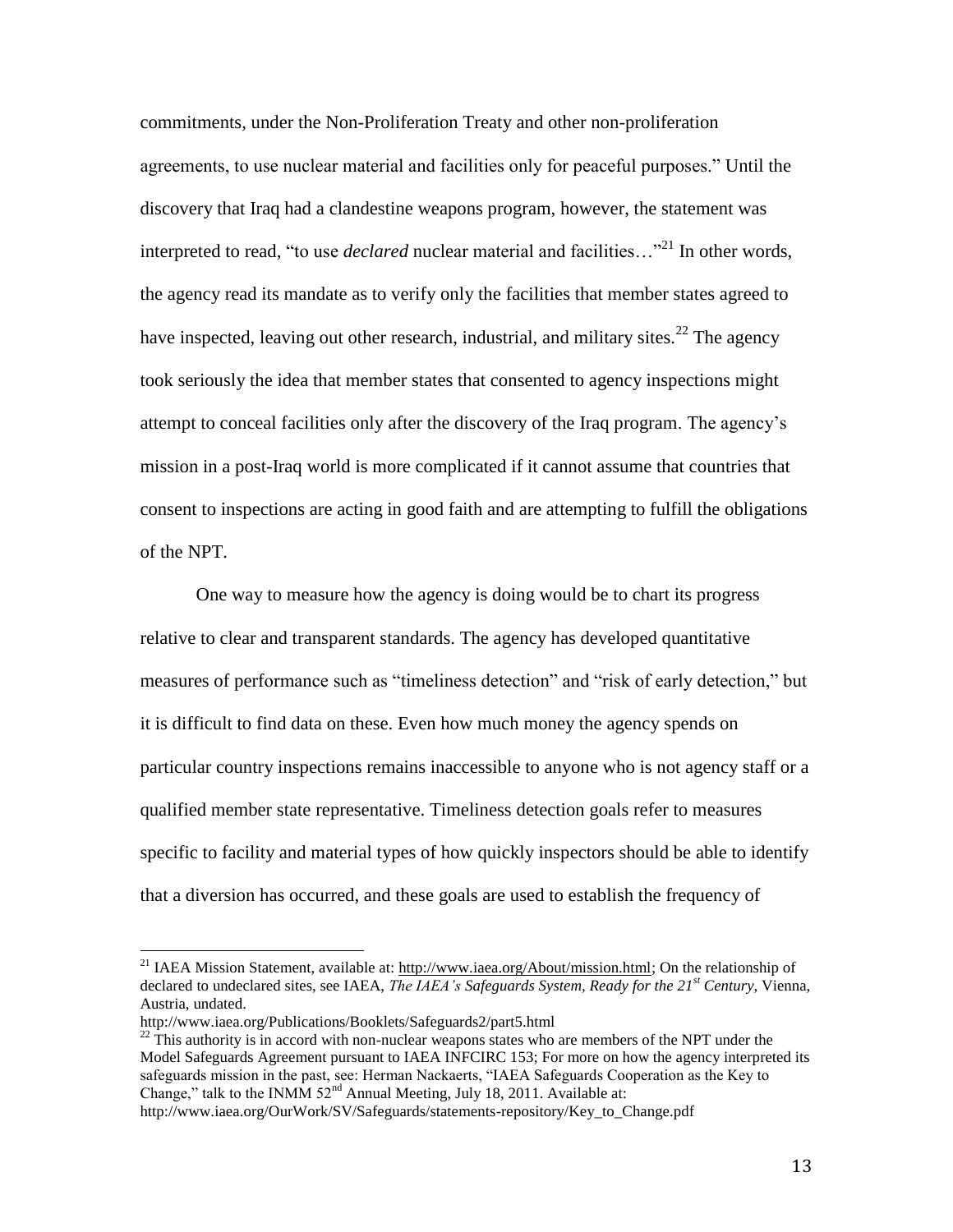inspections.<sup>23</sup> The IAEA is now moving away from evaluating and measuring facilities, and toward a system in which it evaluates state declarations for their consistency and thoroughness. At present, state criteria remain rudimentary, and measuring state criteria rather than facilities risks making verification an even more political issue than it is presently. If the agency can develop relatively neutral criteria for evaluating state declaration, however, the state-level criteria could prove useful, especially when combined with other measures such as timeliness detection.

Standards have their virtues. It is difficult to gauge progress and improvement without measureable standards to show where performance is lacking. It is not clear, however, that the standards for IAEA safeguards are accurate performance measures. Unlike the Titanic example, what counts as a failure for the IAEA is ambiguous. A nuclear explosion or nuclear war is as much or more a political failure than an administrative one that can be blamed on the IAEA.

However useful the data gathered during safeguards evaluations, their interpretations are not self-evident. The agency performs careful analysis of state declarations about nuclear material possession and transfers, and sometimes the agency finds that these reports are incomplete. But state-based reports alone do not provide clear standards because their completeness and accuracy depends on factors other than whether a state is engaging in illegal activities. For example, rich countries with well-developed bureaucracies are better able to produce complete reports, as are countries that have produced such reports in the past and merely make routine updates. Countries with less developed bureaucracies may produce incomplete reports out of inexperience and lower capacity, not an intent to deceive.

 $\overline{a}$ 

<sup>&</sup>lt;sup>23</sup> Safeguards Glossary, http://www-pub.iaea.org/MTCD/publications/PDF/nvs-3-cd/PDF/NVS3\_prn.pdf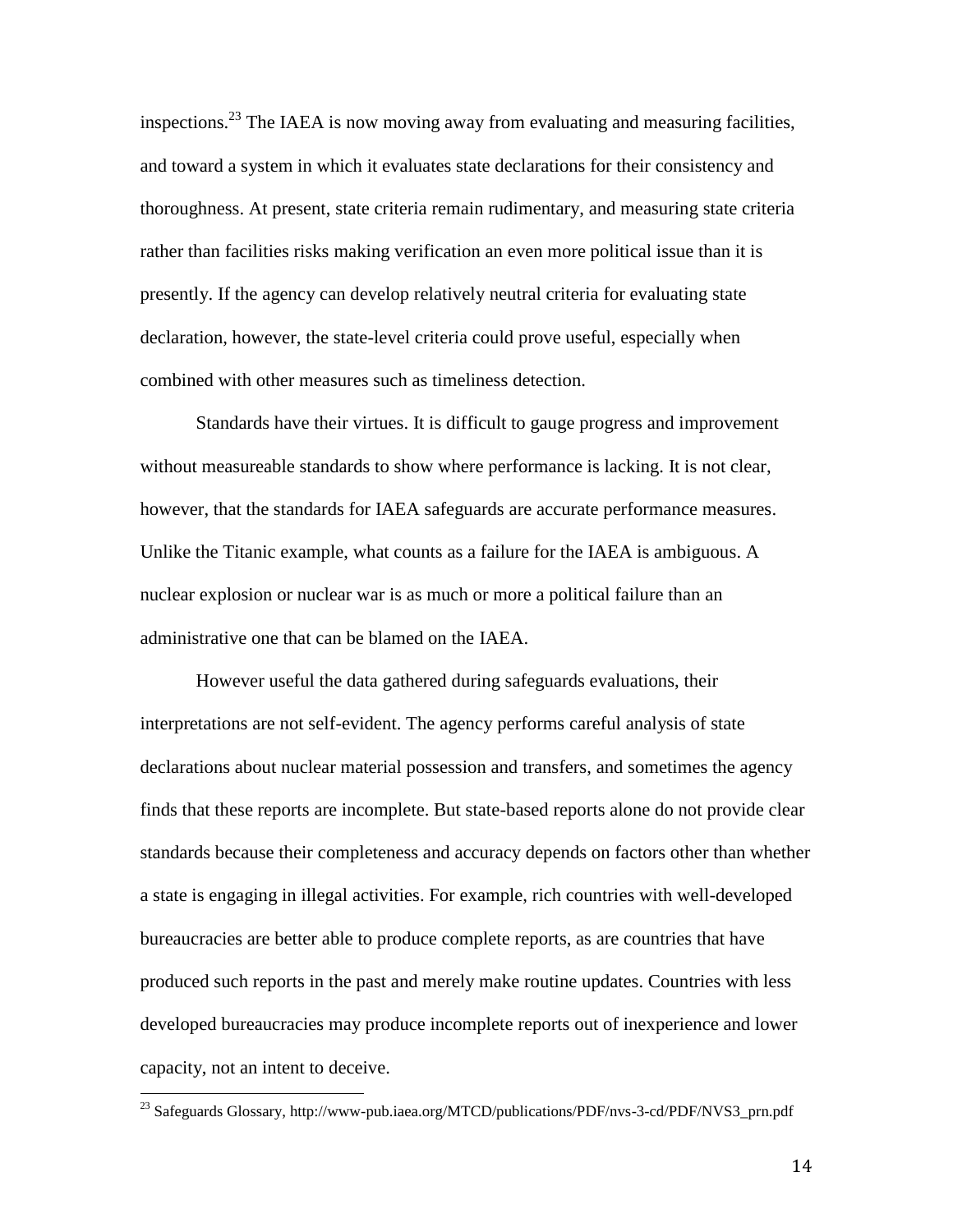Timeliness detection goals do provide a clear standard for having met a goal. But it is not clear that these are used as standards any longer since the agency is moving toward using state-based declarations. Furthermore the agency's move away from facility-based timeliness detection goals was in part a result of problems with those goals. It was not clear how accurately the goals were being measured, and even so the agency rarely met the goals and lacked the resources to perform significantly more or longer inspections. 24

Safeguards are designed to detect the diversion of a significant quantity of nuclear material (defined as enough to make one crude bomb) within a conversion time, which is the minimum time needed to build a bomb using diverted materials. Timeliness detection goals and inspection schedules are created according to the relevant conversion time. (The conversion time is defined as 7-10 days for plutonium or HEU, 1-3 months for plutonium in spent fuel, and about one year for low enriched uranium). The presence of safeguards and timeliness detection goals suggests that the IAEA aims to detect military diversions before they result in bombs, and even to prevent an attempt at diversion from occurring undetected.

The agency's performance in preventing diversion in a timely manner is mixed. In the four most prominent cases in recent memory of illicit nuclear activity, the IAEA appeared to formally meet its timeliness detection goals (though detailed such evaluations are not available to the public).<sup>25</sup> Iraq, North Korea, Iran, and Libya all engaged in illegal

<sup>&</sup>lt;sup>24</sup> See *Falling Behind: International Scrutiny of the Peaceful Atom*, Sokolski, ed. (Carlisle Barracks, PA : Strategic Studies Institute, U.S. Army War College, 2008).

<sup>&</sup>lt;sup>25</sup> Performance according to timeliness detection goals is reported in the Safeguards Implementation Report. Annual and facilities-specific data is not available to the public, but occasionally the agency reveals performance data as an illustration in various reports. In the United States, relevant bureaucrats and congressional committees have access to this data.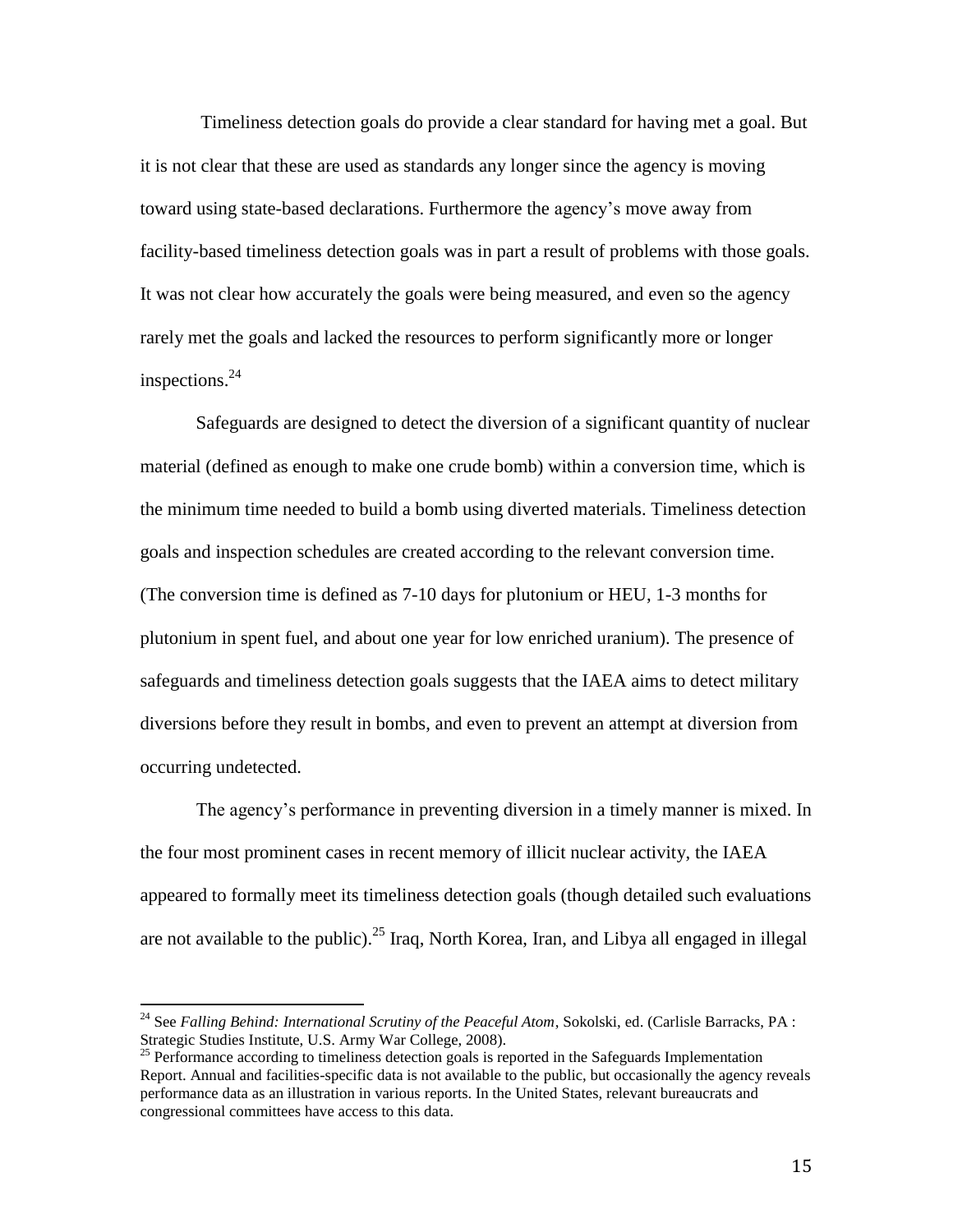nuclear activities, and it is generally agreed that all embarked on some stage of an illegal nuclear program. Nevertheless, the IAEA detected violations in only one case, and even there the evidence is mixed. In Iraq, the United States discovered the country's nuclear program just before the first Gulf War. After the war began and the agency gained access, IAEA inspectors learned that Iraq secretly enriched uranium and carried out reprocessing experiments in buildings at Tuwaitha not covered by IAEA inspections agreements.

In Iran, an opposition group, The National Council of Resistance of Iran, provided initial evidence of illicit activities there. In Libya, the Libyan government announced its nuclear weapons program, though some government intelligence agencies may have known about it previously. In North Korea, however, IAEA inspectors operating under additional legal authority did uncover diversions and illicit activity, though the inspections were supported by United States satellite imagery.<sup>26</sup> The IAEA has discovered other cases of materials unaccounted for and various discrepancies in nuclear accounting, but there are no other known cases of the IAEA detecting diversions of nuclear material to an illicit nuclear program. The recent history of the agency's safeguards program leads to a disturbing conclusion. The agency's traditional safeguards of regular inspections and material accountancy failed to detect and deter all known cases of member states' illicit nuclear programs. The North Korean case, however, shows that when given additional legal mandates, technical support, and political support, the agency can verify nuclear programs and make discoveries that qualify as meeting a performance goal—detecting illicit nuclear activity.

l

 $^{26}$  For a chronology of the IAEA's discoveries in North Korea, see the agency's fact sheet: http://www.iaea.org/newscenter/focus/iaeadprk/fact\_sheet\_may2003.shtml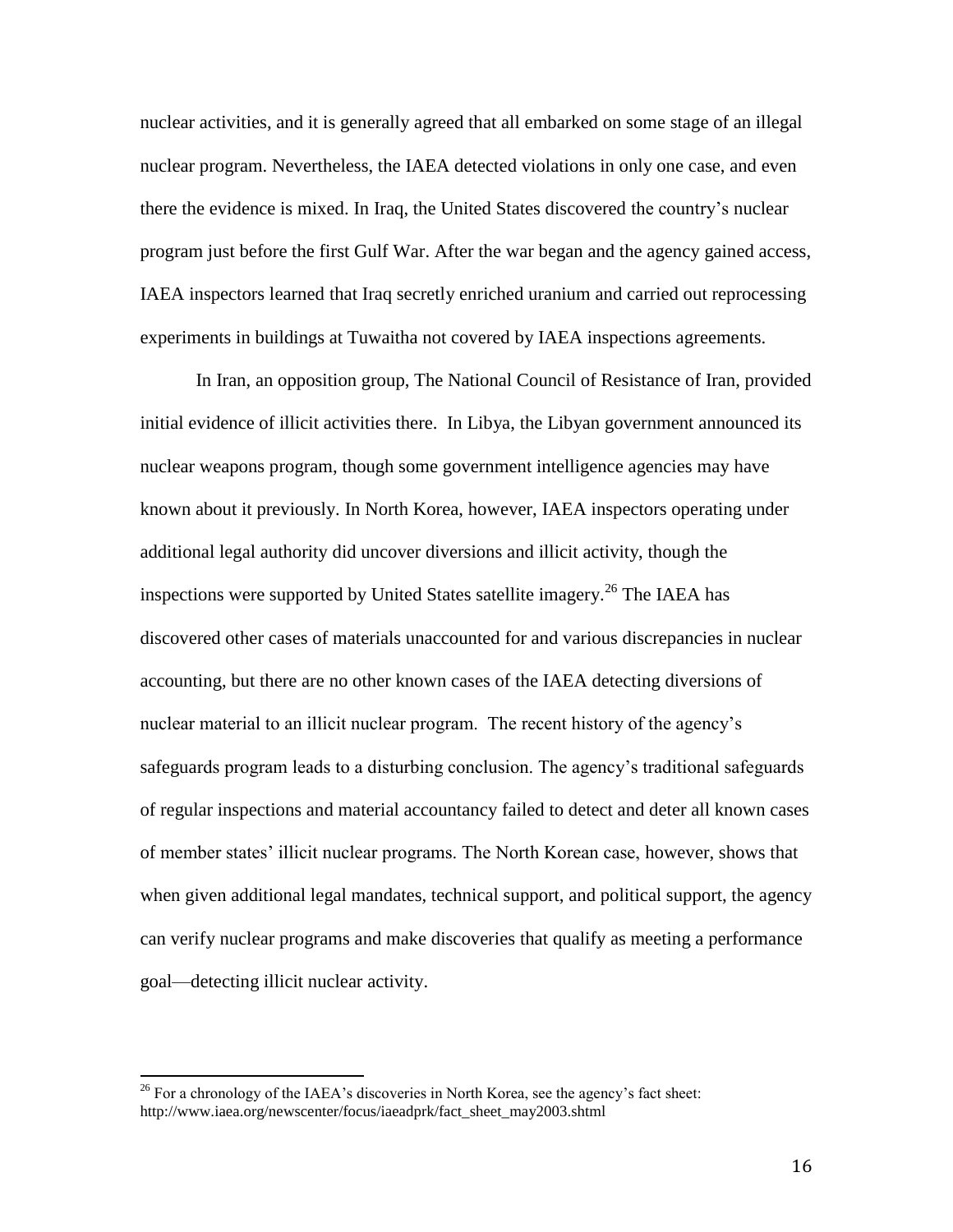Many of the proponents of reform for the IAEA advocate increasing the number of safeguards agreements the IAEA has with member states and expanding the legal and technical tools available to the agency by increasing the number of states covered by the Additional Protocol. Former DDG of the IAEA and Head of the Department of Safeguards Pierre Goldschmidt writes that the "Department of Safeguards doesn't have the legal authority it needs to fulfill its mandate and to provide the assurances the international community is expecting from its verification activities. $127$  Goldschmidt advocates giving the IAEA greater authority and better technology so that it might more quickly detect violations and with greater certainty.

### **After Detection, What?**

 $\overline{a}$ 

Standards can help gauge the agency's performance, but the real problems for dealing with more facilities in more countries and countries at higher risk of proliferation are structural. The problem with current standards is that the IAEA inspection system cannot be relied upon to react quickly enough to a diversion even once the agency detects a violation. To quote a classic article on arms control and disarmament, "after detection, what $\gamma$ <sup>28</sup>

Much of the debate over safeguards focuses on how to detect violations. The agency developed verification procedures and measures for effectiveness such as timeliness detection goals, and it is investing in promising new detection measures such

<sup>&</sup>lt;sup>27</sup> Pierre Goldschmidt, "Looking Beyond Iran and North Korea for Safeguarding the Foundations of Nuclear Nonproliferation," Paper presented at the Reassessing Nuclear Nonproliferation's Key Premises NPEC Conference, London, United Kingdom, November 3, 2011, p.1. Available at:

http://www.npolicy.org/article\_file/Looking\_Beyond\_Iran\_and\_North\_Korea\_for\_Safeguarding\_the\_Foun dations of Nuclear Nonproliferation.pdf

<sup>28</sup> Fred Charles Iklé, "After Detection: What? *Foreign Affairs*, Vol. 39, No. 2 (Jan. 1961): 208-220.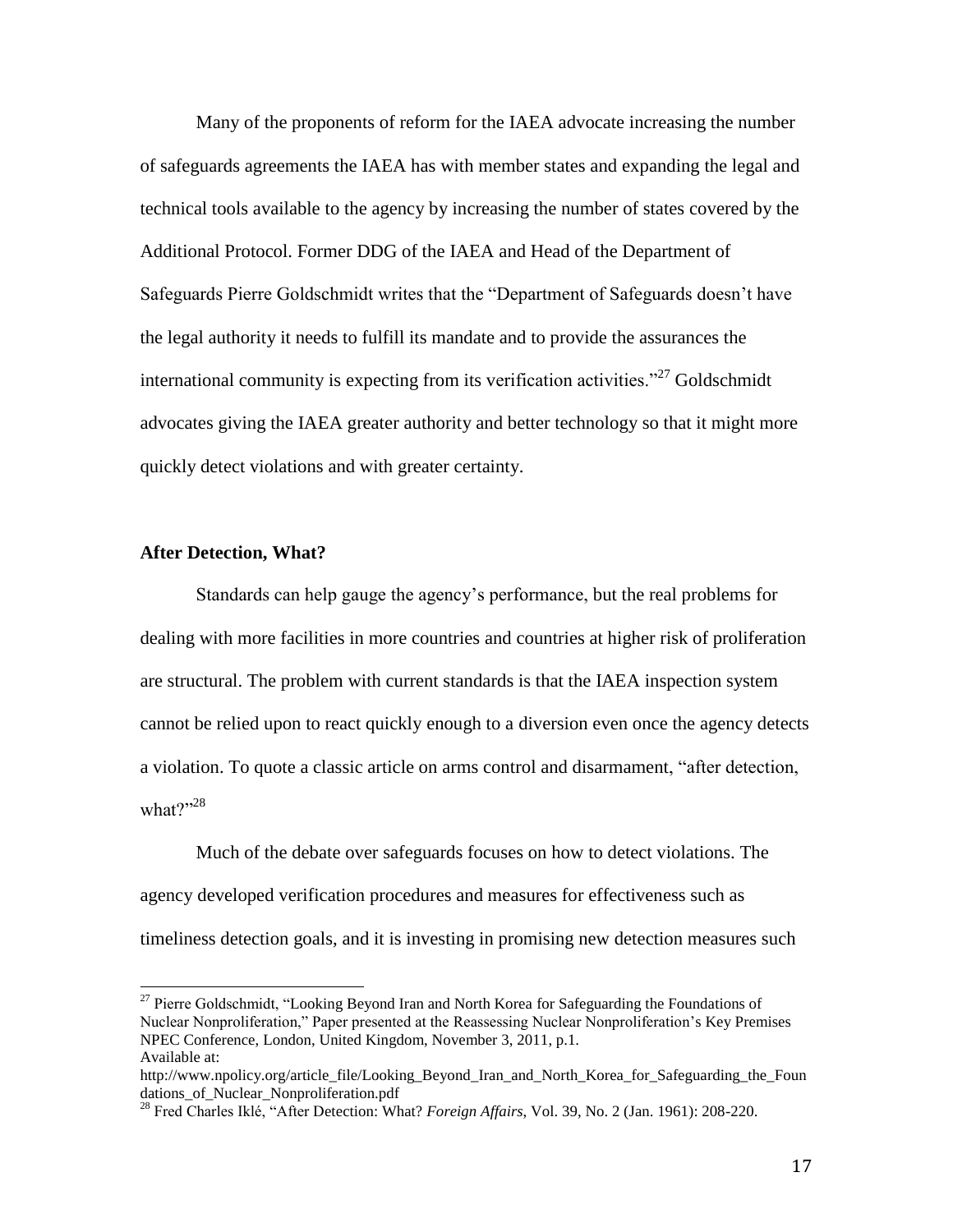as environmental and remote sampling. New investments may increase the agency's ability to detect violations, and even to identify nuclear material in unauthorized locations. Technical questions about how to better detect violations dominate discussion about safeguards, as the conference agenda of a recent meeting in Vienna shows.<sup>29</sup> Debates over how to improve safeguards usually result in requests for larger budgets, more and better training for inspectors and analysts, and better technology.<sup>30</sup>

The IAEA presents the effort to detect violators as its central safeguards mission, and in public the agency portrays more effective inspections as the key to detection. In 2002, IAEA Director General Mohamed ElBaradei said, "Inspections by an impartial, credible third party have been a cornerstone of international nuclear arms control agreements for decades. Where the intent exists to develop a clandestine nuclear weapons programme, inspections serve effectively as a means of both detection and deterrence."<sup>31</sup>

Detecting violations is not enough to achieve deterrence, however. Just as important are the consequences of a violation once it has been detected. While it is important that the IAEA be technically capable of detecting a violation, the agency's Board of Governors, the UN, and world governments must be able to react quickly and effectively once a violation has been discovered. Focusing solely on the IAEA's technical capacity and resources risks neglecting the important political challenges to dealing with a violation.<sup>32</sup> In private and in expert-level discussions, safeguards officials worry that the

<sup>29</sup> See the *Symposium on International Safeguards: Preparing for Future Verification Challenges*, Vienna, Austria, November 1-5, 2010. Materials available at:

http://www.iaea.org/OurWork/SV/Safeguards/Symposium/2010/Home.htm

 $30$  Pierre Goldschmidt, "Identifying the Right Skills and Expertise for the Challenges of the 21<sup>st</sup> Century: Where to Find Them? How to Retain Them?" IAEA Safeguards Symposium, Vienna, Austria, November 1, 2010.

*<sup>31</sup> IAEA Safeguards: Stemming the Spread of Nuclear Weapons*, Vienna, Austria, 2002, p. 1. Available at: http://www.iaea.org/Publications/Factsheets/English/S1\_Safeguards.pdf

<sup>&</sup>lt;sup>32</sup> The IAEA often makes statements such as, "With wider access, broader information and better use of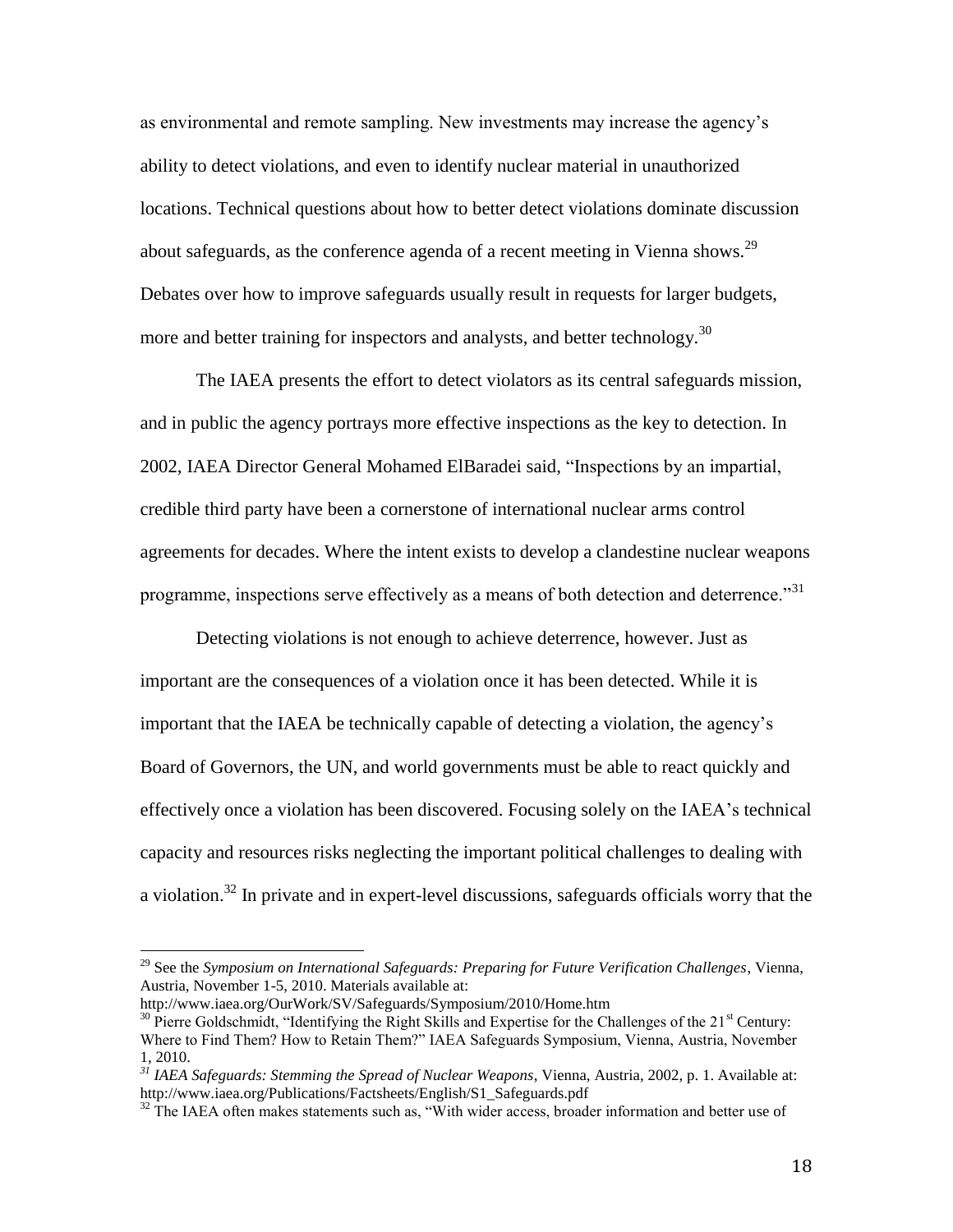agency lacks the capacity and authority to address cases of proliferation that are outside its mandate. In a July 2011 speech, IAEA Deputy Director General for Safeguards Herman Nackaerts said that, "The [safeguards] system was manifestly failing in its primary objective, namely, to detect activities that *did* raise potential compliance issues and proliferation concerns – such as those undertaken, for instance, in Iraq, Libya, Syria and Iran." The reason Nackaerts thought that the system was "manifestly failing" was that "major proliferation challenges have arisen in States with limited nuclear fuel cycle facilities, and involved previously exempted or undeclared nuclear material.<sup>33</sup> If proliferators were outside the IAEA's authority, according to this logic, then increasing the agency's capacity and legal authority would be the solution.

Technical and legal improvements within the agency will not be sufficient, however. A violator will not be deterred by the IAEA's technical ability to detect a violation alone. The violator will be deterred by a calculation that the consequences of a violation will be too great to risk detection. Even if the agency's standards and technical ability to detect a violation improve, a nation or an entity considering proliferation will not be deterred if it thinks that it can ignore, forestall, or withstand the consequences of detection. The IAEA realized in Iraq and elsewhere that a country could attempt to conceal violations, or hide from inspectors. Similarly, a country could attempt to escape the consequences of detection through political strategies. To fulfill the goals of nonproliferation, the IAEA must be able to detect violators, and the world political

technology, the Agency's capability to detect and deter undeclared nuclear material or activities is significantly improved." While this is probably true, better technology and more information is only half the battle. What to do after detection is the other half. See "IAEA Safeguards: Stemming the Spread of Nuclear Weapons," International Atomic Energy Agency Information Series Division of Public Information Factsheet, 2002.

<sup>&</sup>lt;sup>33</sup> Herman Nackaerts, "IAEA Safeguards: Cooperation as the Key to Change," Keynote Address to the INMM 52nd Annual Meeting, July 18, 2011.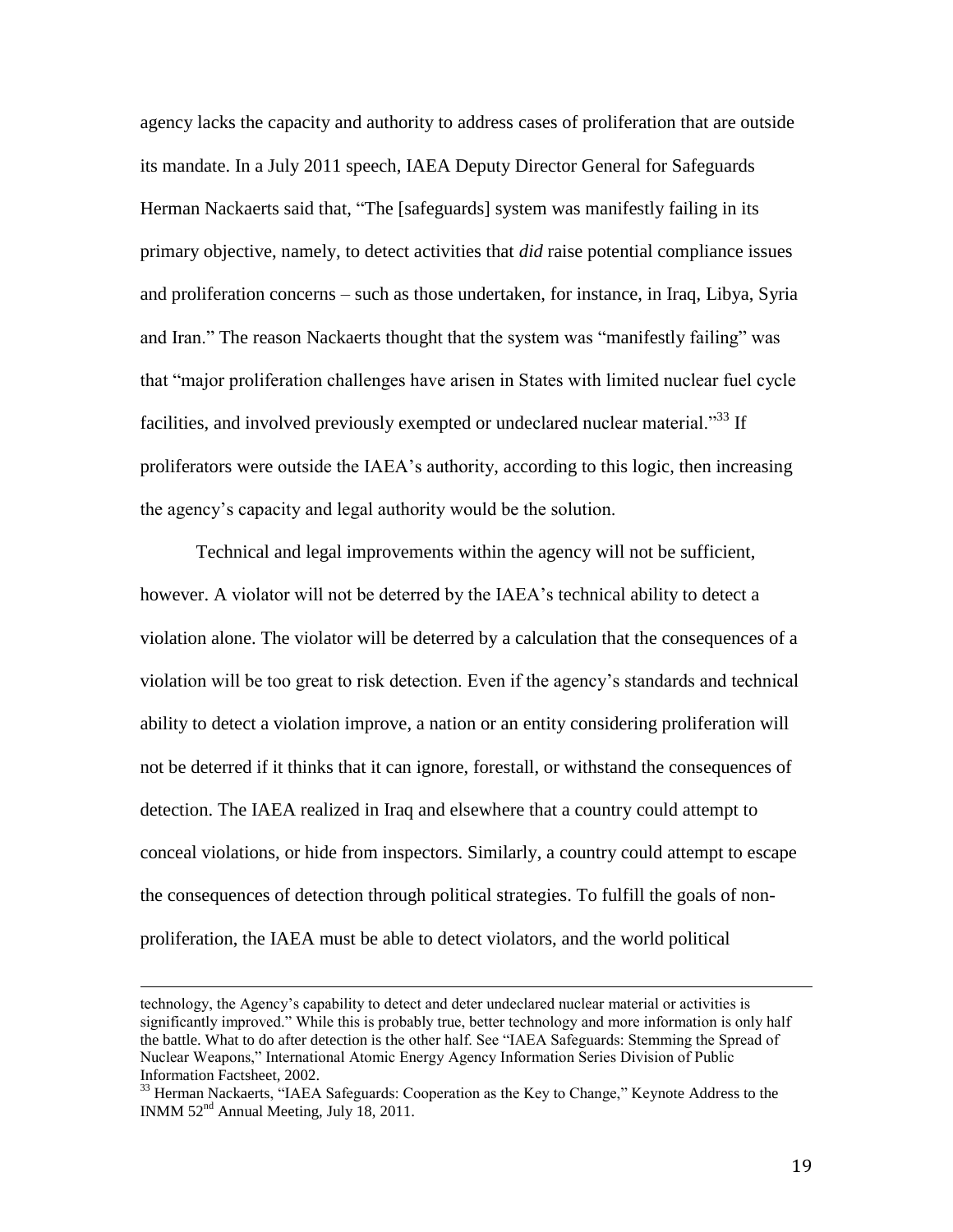community, along with the agency, must be able to enact a sufficient penalty for violation.

If a country's violation is clear, then the IAEA has an easier job, and it can more easily refer the matter to the United Nations and world community. But in most cases violations are not clear. The evidence is mixed, or the violation is clear to those in the know, but it is discovered through secret intelligence provided by a member state, and it cannot be scrutinized or it does not have the same level of credibility as a violation discovered by IAEA inspections.

The IAEA's inspection system is based on inspecting and auditing declared sites. If a country wants to hide a small nuclear program, it can probably escape detection from the agency, as happened with Libya's nuclear program. Beginning in the 1990s, Libya had traded in uranium and other illicit material without IAEA detection.<sup>34</sup> Former IAEA Director General Mohamed ElBaradei conceded that "the system cannot detect easily concealable small items. Any verification system cannot do that.<sup>35</sup>

The IAEA often relies on state intelligence agencies to provide satellite and other sensitive data. If intelligence is provided in secret, however, the accused state can question the veracity of the information and the motivations of its sources. In 2011, state intelligence agencies provided documents to the IAEA showing that Iran had sought and found foreign help to learn the steps necessary to build a nuclear weapon. The intelligence reports showed how, among other things, a former Soviet nuclear scientist provided sensitive information to Iran while under contract in Tehran in the 1990s. Because the information was provided in secret without details about the sources, and

l

<sup>34</sup> Borzou Daragahi, "Details Told of Libya's Nuclear Bid," *Los Angeles Times*, September 13, 2008.

<sup>35</sup> Elbaradei, "Coming Clean Background," *PBS NewHour*, December 30, 2003.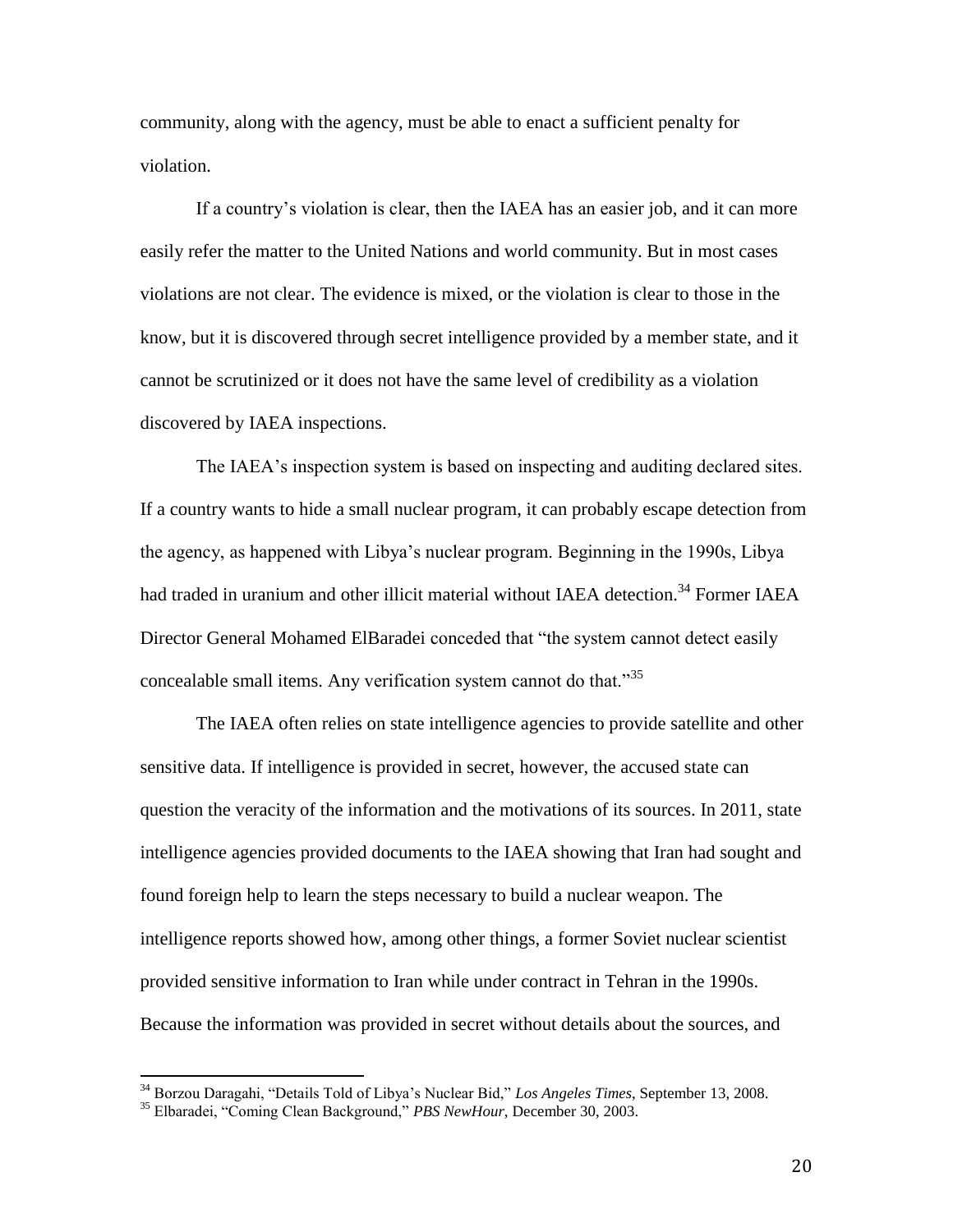probably by countries hostile to Iran, Iran questioned the credibility of the information. A former nuclear official in Iran, Ali Akbar Salehi, described the controversy following the information as "100 percent political" and explained that the IAEA is "under pressure from foreign powers."<sup>36</sup> Iran's ability to question secret intelligence about its nuclear program delayed international action to impose consequences.

Even if the IAEA does find noncompliance with the NPT and safeguards agreements and evidence of trafficking in illicit materials, a state could blame non-state actors—legitimately or illegitimately—for the trades. Export controls and safeguards do not easily cover non-state actors. By blaming non-state actors, a state could avoid sanctions and other consequences of illicit activity.

In one famous example, A.Q. Kahn was the mastermind behind an illicit nuclear enterprise that sold secrets to Iran, North Korea, and Libya, but the Pakistani government claimed that he was acting without their approval and that Pakistan should not be held responsible. Pakistani authorities apprehended Kahn in 2003, and Pakistani President Pervez Musharraf pardoned him in exchange for a confession. Some investigations speculated that Kahn cooperated with the Pakistani government, while others found that he cooperated with corrupt parts of the government but escaped detection by the rest of the Pakistani authorities.<sup>37</sup>

### **Additional Protocol as a Deterrent or a Burden?**

<sup>&</sup>lt;sup>36</sup> [Joby Warrick,](http://www.washingtonpost.com/joby-warrick/2011/03/02/ABzzvmP_page.html) "IAEA Says Foreign Expertise Has Brought Iran to Threshold of Nuclear Capability," *Washington Post*, November 6, 2011.

<sup>37</sup> Douglas Frantz and Catherine Collins, *The Nuclear Jihadist: The True Story of the Man Who Sold the World's Most Dangerous Secrets...And How We Could Have Stopped Him* (New York: Twelve Books, 2007). Adrian Levy and Catherine Scott-Clark, *Deception: Pakistan, the United States and the Global Nuclear Weapons Conspiracy* (New York: Walker & Company, 2005).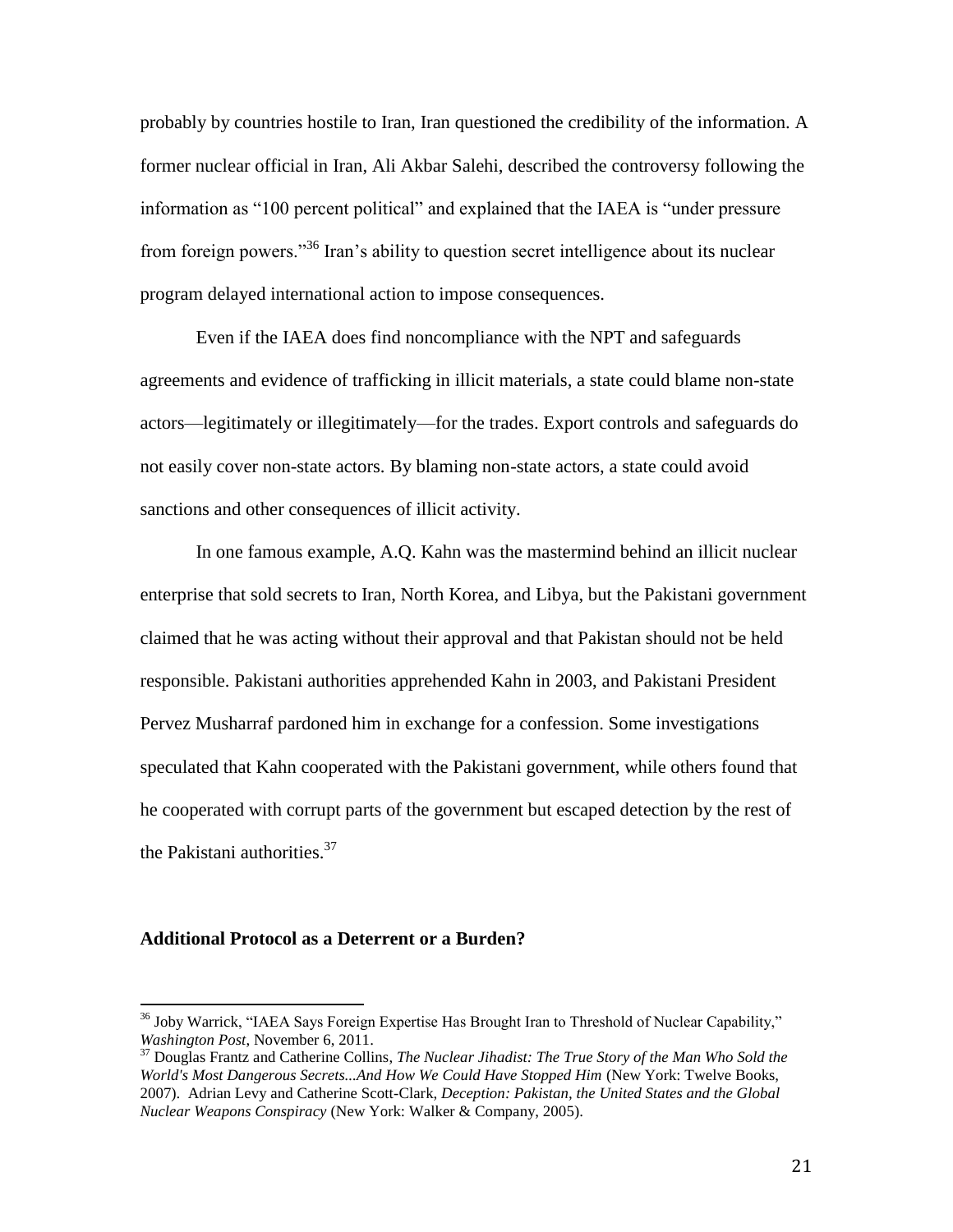The IAEA's safeguards structure assumes that once a violation is detected, the violator will repent, or world opinion will impose consequences on the violator. Sometimes this happens. In 2004, South Korea revealed that it had failed to report nuclear material used in experiments to enrich uranium as recently as 2000. South Korea also revealed other undeclared materials used in enrichment and other experiments as far back as 1979. The revelations came as part of South Korea's declarations in ratifying the Additional Protocol, which expands the IAEA's authority to investigate both declared and undeclared nuclear facilities. The protocol also requires that countries declare more of their nuclear activities than is required under traditional safeguards. In November 2004, the IAEA Board of Governors noted "serious concern" about Korea's unreported activities, but the board did not refer South Korea to the UN Security Council, though referral is within the agency's rights.<sup>38</sup> The IAEA is required to report findings of a country's noncompliance with safeguards agreements to the Security Council, but what rises to the level of noncompliance that merits reporting is open to interpretation.

In the South Korean case, the system worked as many people hoped it would. The Additional Protocol served as a deterrent of sorts, leading the country to at least report previously unreported material, sites, and activities, and possibly leading the country to stop activity that might have continued otherwise, and to ensure greater accountability in its nuclear programs. (South Korea claimed that nuclear scientists conducted these experiments without telling high-level political officials).

While South Korea is a possible example of the Additional Protocol's deterrent ability, the Additional Protocol may lead to additional burdens on the agency in the future. Some experts claim that adoption and implementation of the AP by additional

 $\overline{a}$ 

<sup>38</sup> Paul Kerr, "IAEA: Seoul's Nuclear Sins in the Past," *Arms Control Today*, December 2004.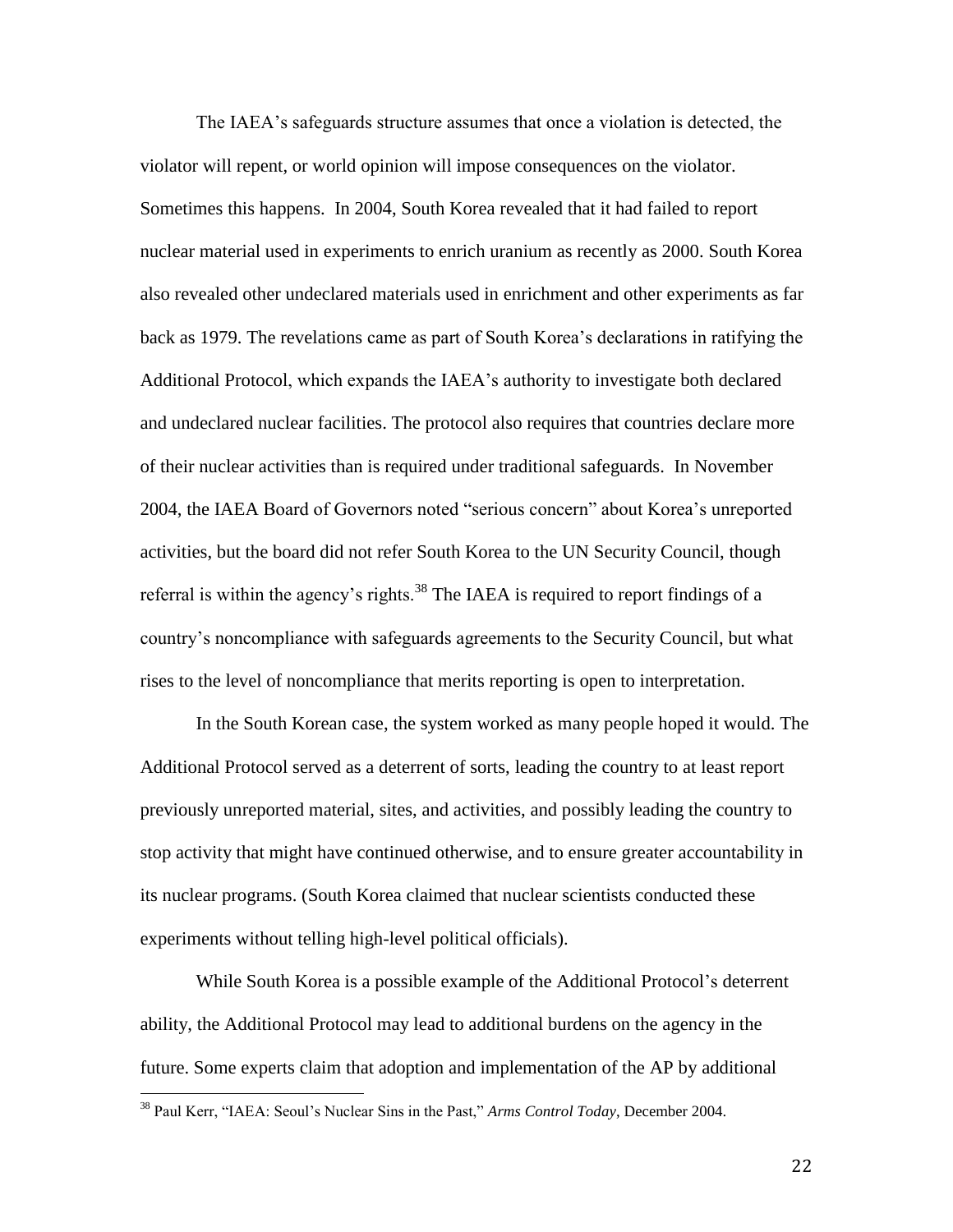countries will improve the effectiveness of safeguards. The Additional Protocol is a legal document that enables the IAEA not only to verify the non-diversion of declared nuclear material but also to provide assurances as to the absence of undeclared nuclear material and activities in a state. In short, the AP gives the IAEA increased access to sites and information in a state. For the Additional Protocol to be effective, and for safeguards generally, timeliness is everything. Safeguards are designed to detect the diversion of a significant quantity of nuclear material (defined as enough to make one crude bomb) within a conversion time, which is the minimum time needed to build a bomb using diverted materials. The expansion of the Additional Protocol to new states combined with the need for timeliness and budget constraints produces a worrisome new safeguards equation. Member states expect the AP not to cost more than current safeguards, but an increased number of facilities under the protocol multiplied by the cost of increased data analysis and environmental sampling per facility that comes with the Additional Protocol, divided by a constant safeguards budget, equals a reduced number and intensity of inspections. The Additional Protocol will likely lead (and has lead) to countries covered by the AP being subject to fewer inspections, even as the IAEA obtains greater authority to provide assurances about declared an undeclared sites.

Despite the potential for the AP to increase expectations of the IAEA beyond what the agency can accomplish, the adoption and implementation of the Additional Protocol has been an article of faith among proponents of the IAEA's safeguards program. In 2005, Director General Mohamed ElBaradei wrote that, "I believe that, for the Agency to be able to fulfill its verification responsibilities in a credible manner, the Additional Protocol must become the standard for all countries that are party to the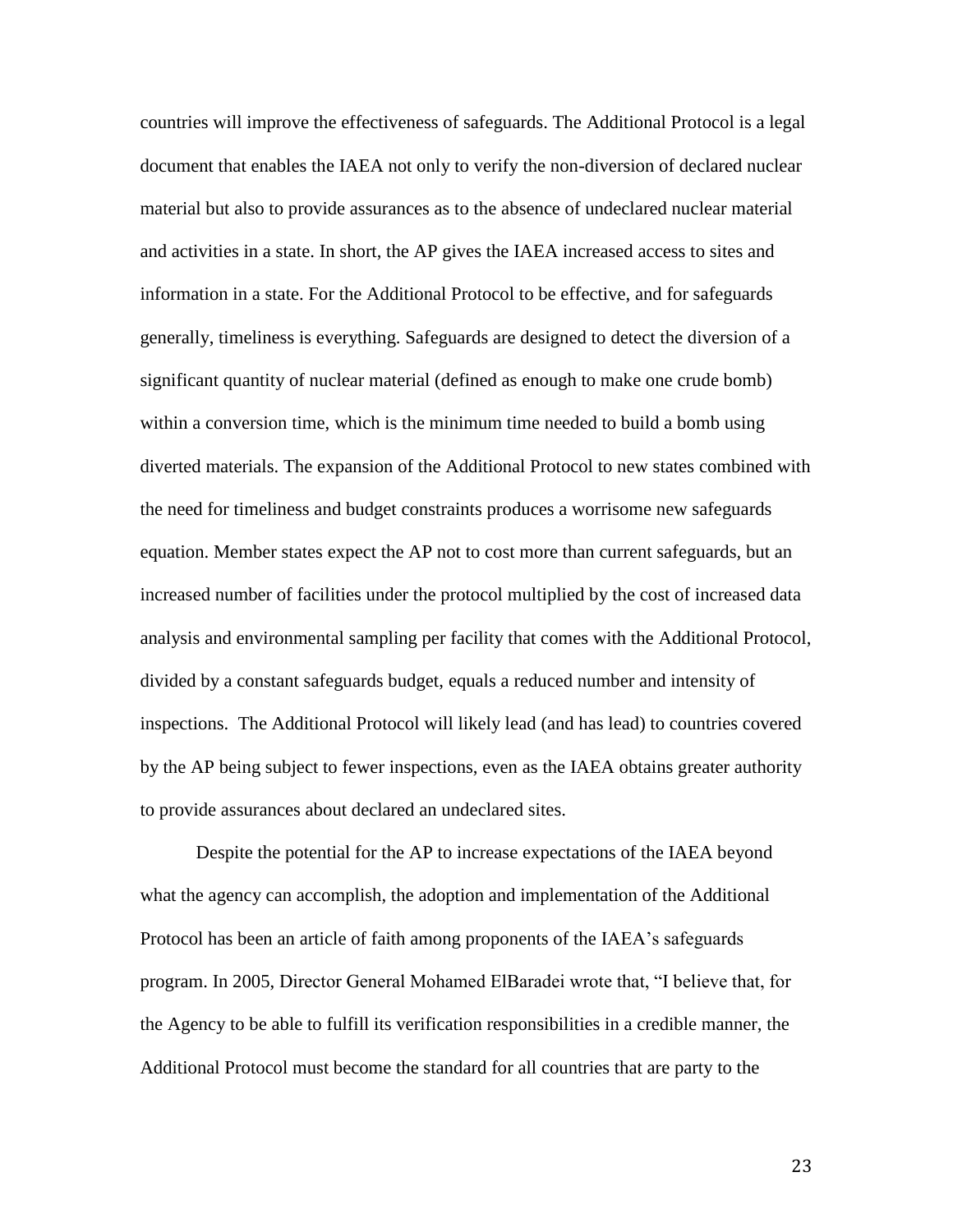Treaty on the Non-Proliferation of Nuclear Weapons."<sup>39</sup> Similar calls for wider adherence to Additional Protocols came from the United Nations General Assembly, by member states at the 2000 and 2010 Non-Proliferation Treaty Review Conferences, and by states at IAEA General Conferences. Yet if the IAEA expands verification activities under the Additional Protocol without increasing its budget at a greater rate than in the past, it will have to seek new efficiencies, likely by reducing the number and intensity of inspections.<sup>40</sup> Reducing inspections by increasing randomization may make sense from a cost-benefit standpoint, but it opens a window for diversion, especially if the inspections do not occur within the timeliness window. $41$ 

The Additional Protocol confers a preferred traveler status to a country, allowing the IAEA to reduce inspections once it has reached a finding of "non-diversion." A clever state, terrorist, or criminal (perhaps without state knowledge) may seek to attain the activation of the Additional Protocol, and then engage in diversion activities. Given the intensive background work required to implement the Additional Protocol and inspect new nuclear facilities, the IAEA will likely reduce inspections for its "preferred travelers" because of resource constraints. Despite its advantages, the Additional Protocol provides an increased possibility for diversion.

With more nuclear facilities in more countries whether under the AP or not, the IAEA faces a tough decision about whether to lower the false alarm rate and potentially

<sup>39</sup> IAEA, *Non-Proliferation of Nuclear Weapons and Nuclear Security*, (Vienna, Austria, May 2005), 2. http://www.iaea.org/Publications/Booklets/nuke.pdf

 $40$  Dapo Odulaja, "Broader Use of Statistical Techniques in the Design of Advanced Safeguards Approaches," 2010 Safeguards Symposium: Preparing for Future Verification Challenges," Vienna, 3, November 2010.

<sup>&</sup>lt;sup>41</sup> It is difficult if not impossible to obtain actual data on the relationship between the probability that random inspections will take place within the timeframe of detection goals. The IAEA does make some theoretical models for random inspections and timeliness goals available, but these models do not necessarily reflect practice.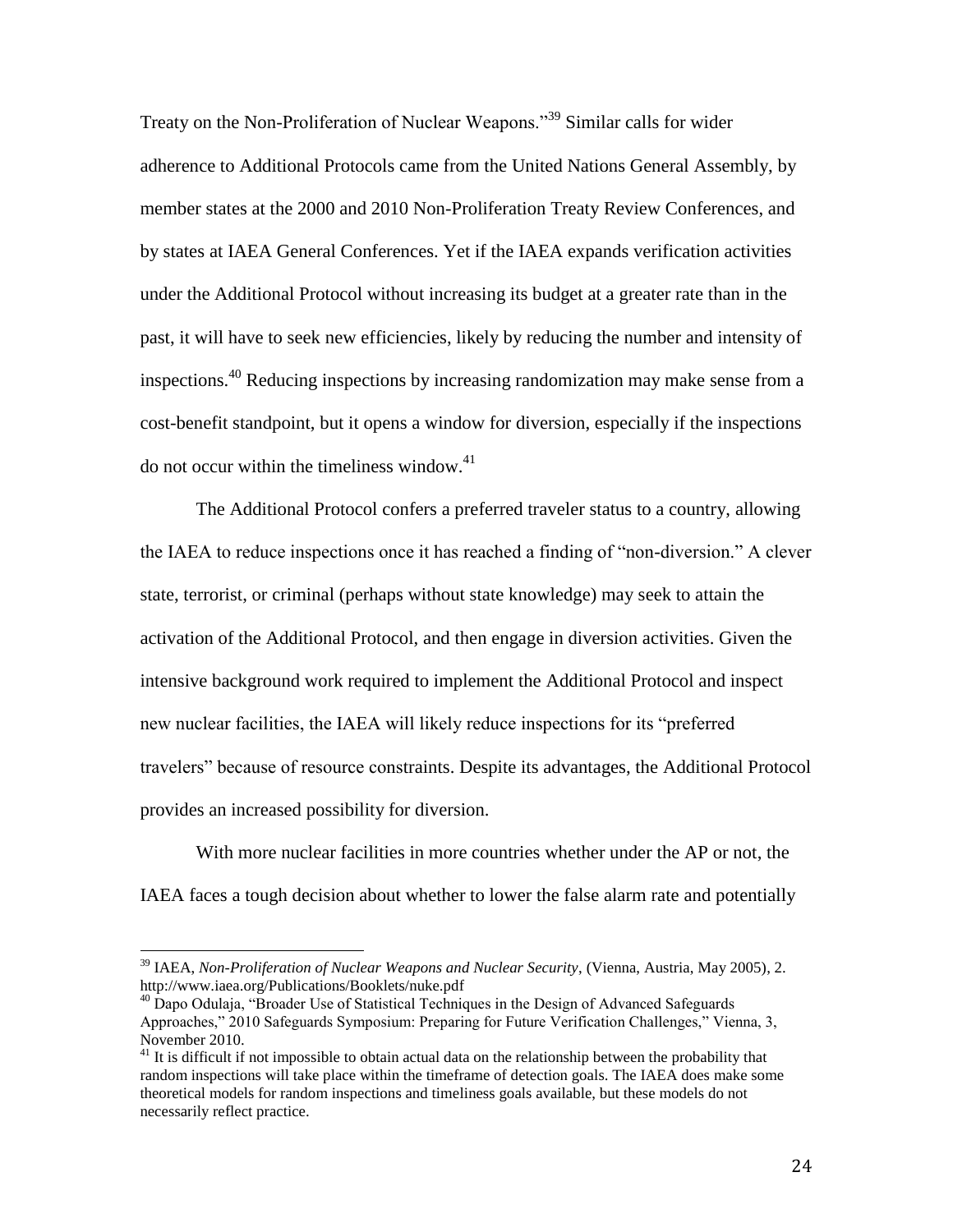increase the possibility for diversion. The IAEA has an acceptable false alarm rate of approximately five percent.<sup> $42$ </sup> In other words, the agency tolerates the inspectorate alleging that materials are unaccounted for when in fact there exists a good explanation about five percent of the time. The five percent rate multiplied by an increasing number of inspections leads to two options. First, the agency could pursue a politically unacceptable high number of false alarm reports and confront member states who will demand that the agency lower the false alarm rate. Governments do not like the agency to give them negative publicity, give excessive attention to sensitive nuclear and industrial processes that are secret, or insult national pride. Second, the agency could allow more nuclear material to remain unaccounted, and make a security case to member states and the Board of Governors for the IAEA to increase its permissible false alarm rate. It is not clear which of these will happen, but the agency's leadership will have to make a choice. While technical constraints shape the process of material accountancy, the greatest challenges are political.

### **The Limits of Legal Tools**

 $\overline{a}$ 

Former IAEA officials agree that the legal framework of the IAEA needs revision. The NPT prohibits non-nuclear weapons states from making weapons, but it allows states to get extremely close to making weapons. The treaty has been interpreted as providing an inalienable right to peaceful use, which overlaps with much of what is

<sup>42</sup> U.S. Congress, Office of Technology Assessment, *Nuclear Safeguards and the International Atomic Energy Agency,* OTA-ISS-615 (Washington, DC: U.S. Government Printing Office, June 1995), 45; Marvin M. Miller, "Are IAEA Safeguards on Plutonium Bulk-Handling Facilities Effective?" Washington, DC: Nuclear Control Institute, August 1990, available from *[www.nci.org/k-m/mmsgrds.htm](http://www.nci.org/k-m/mmsgrds.htm)*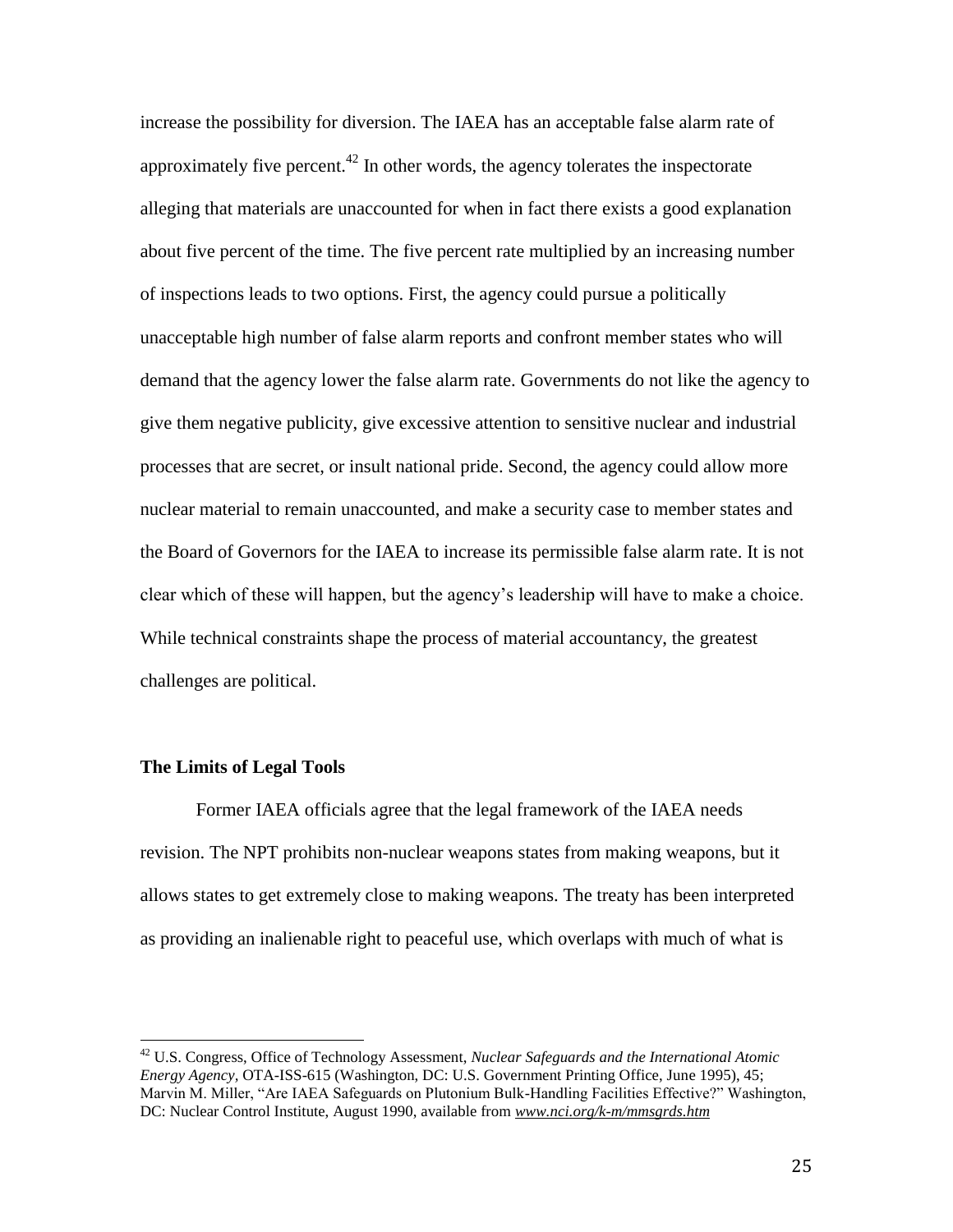needed for military purposes.<sup>43</sup> Much of the delay in imposing penalties on Iran for its nuclear activities comes from disagreement about whether and to what degree Iran is in violation of the NPT. Iran maintains that it is fulfilling its obligations under the treaty, and that hostile powers are unfairly seeking to deny its right to peaceful use of nuclear materials.<sup>44</sup>

The current safeguards legal framework relies on member states' voluntary cooperation with the inspection process. IAEA inspectors are more like door-to-door salesmen asking for permission to enter a home than they are like police investigators demanding access. The IAEA also lacks the legal tools to gather information in case of non-compliance, and the international system has no regular sanction available if a country forbids or delays IAEA access, and no pre-established penalty if a country withdraws from the NPT. Without enforcement, detection risks leading to nothing more than empty threats. Alternatively, detection could lead to ad hoc penalties imposed by the Security Council or by coalitions of interested countries that risk being criticized as unfair. The agency will be in a better position if governments can agree on penalties for violation that apply to all countries and are agreed upon before any particular country is in violation. Without reform of the legal processes governing IAEA inspections, the IAEA will have more of the same – more evasion as in the cases of Iran and Syria, and perhaps many more cases if nuclear power expands around the world.

<sup>&</sup>lt;sup>43</sup> The first clause of article IV of the NPT reads: "Nothing in this Treaty shall be interpreted as affecting the inalienable right of all the Parties to the Treaty to develop research, production and use of nuclear energy for peaceful purposes without discrimination and in conformity with Articles I and II of this Treaty."

<sup>44</sup> Peter Crall, "Iran's Nuclear Program: An Interview with Iranian Ambassador to the IAEA Ali Asghar Soltanieh," *Arms Control Today*, October 2011.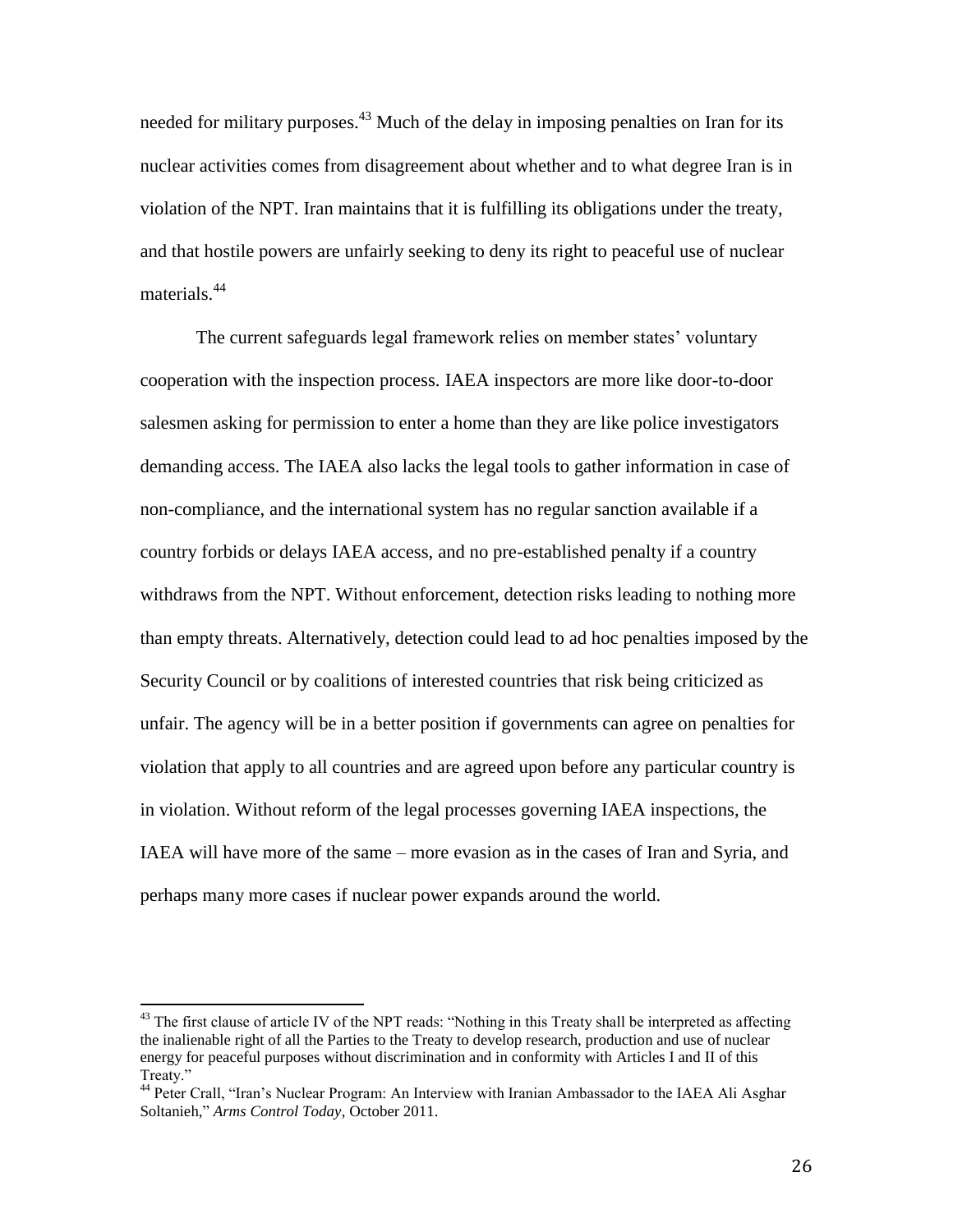Former safeguards officials agree that the IAEA and the UN need to have more authority for inspections and a standard procedure for dealing with evidence of diversion. The international system also needs agreement on what to do about countries that leave the NPT. Without standard measures for what counts as a violation and standard procedures for dealing with it, the IAEA risks a loss of credibility as a neutral arbiter when a crisis occurs and the agency does not have an impartial procedure to refer to. For the IAEA to fulfill its obligation under the statute—and to maintain credibility with the world, fairly or unfairly—the agency must be able to detect violations of safeguards agreements and the NPT and be clear about the consequences if countries do not cooperate in addressing violations.

### **Prospects for Reform**

Conflicting goals within the IAEA will not make resolving these challenges easy. The agency has at least three major goal conflicts. First, member states are unclear about whether the agency should privilege promoting nuclear power, preventing military diversions, or maximizing safety. Article II of the Agency's statute provides for the first two missions simultaneously: "The Agency shall seek to accelerate and enlarge the contribution of atomic energy to peace, health and prosperity throughout the world. It shall ensure, so far as it is able, that assistance provided by it or at its request or under its supervision or control is not used in such a way as to further any military purpose." The goals of promoting peaceful use and preventing diversion are in conflict if nuclear power expansion makes identifying diversions more difficult because inspectors look for the "needles" of diversion in a bigger nuclear haystack, with more nuclear facilities,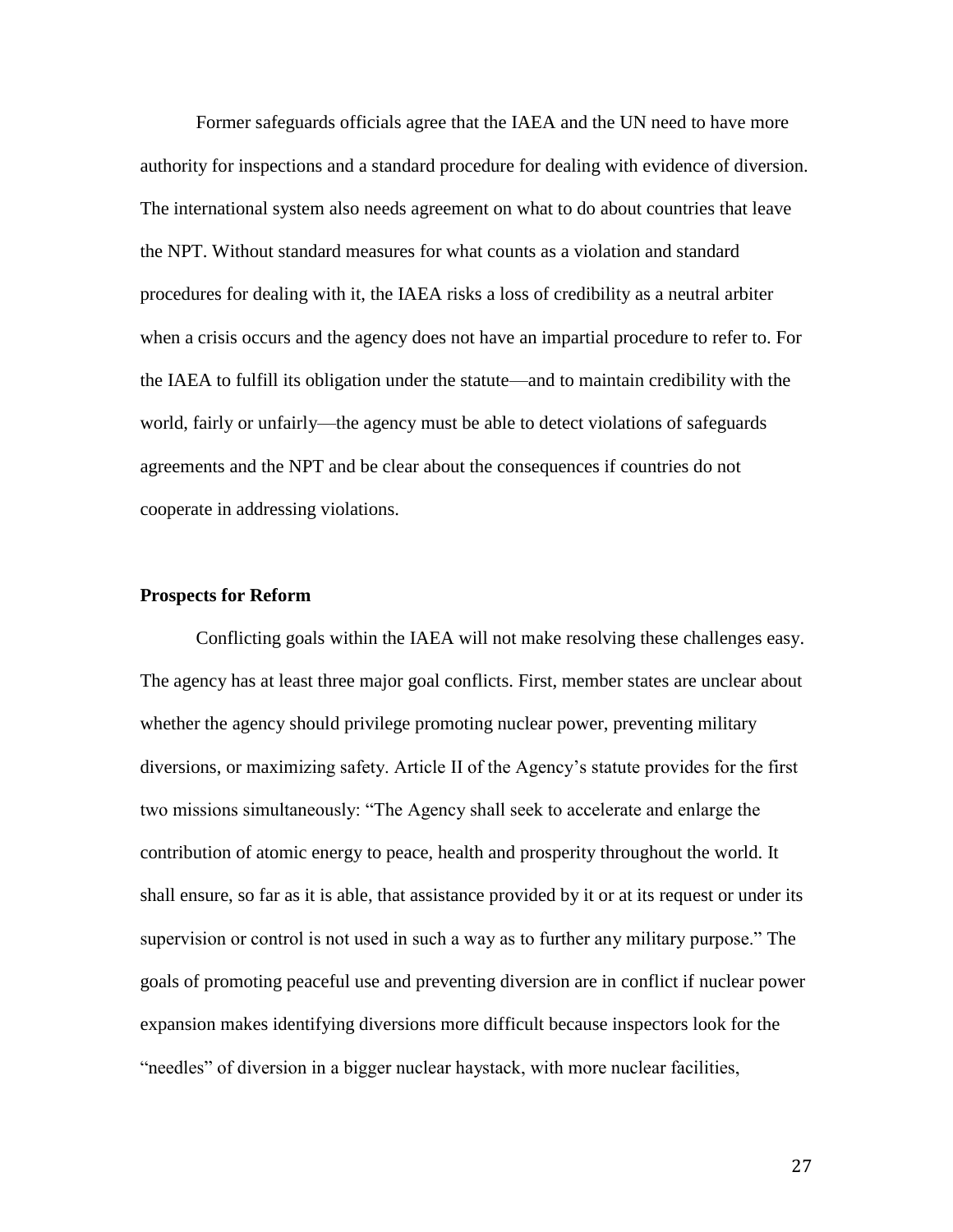materials, transfers, and knowledge around the world. Furthermore, if, after Fukushima, the agency devotes more of its budget to safety and less to other aims, then the agency's missions are locked in a zero sum game.

Second, the agency's responsibilities for inspection and verification conflict with member states' desire for control and secrecy in nuclear energy. The agency wants unfettered access to facilities for safety and safeguards inspections and verification, but member states want their companies to protect proprietary information and want IAEA inspectors to have as little interference as possible with industrial routines. As the nuclear facilities under safeguards expand beyond light-water reactors, new safeguards demands may make reconciling these conflicts more difficult. Third, the agency's conflicts over budget growth will force it to make a choice, as the number of states and kinds of facilities under safeguards expands. The agency can choose to constrain budget growth to near zero percent a year and keep staff and financial burdens on member states to a minimum, or it can expand budget obligations on member states and expand its responsibilities and capacities. Each of these three goal conflicts will force the agency and its member states to make choices at higher levels of operations.

The potential for goal conflicts prompts a question: Can the IAEA reasonably be expected to safeguard much larger nuclear programs throughout the world, including in many more countries than at present? Scaling up the agency's operations, human capital, and technology at the same rate as has been done in the past is not sufficient, but the IAEA's Secretariat can develop workarounds to improve performance. The agency can engage in selective scaling up, purchasing new surveillance equipment, better laboratory facilities, and training inspectors. These efforts alone, however, are not sufficient, and the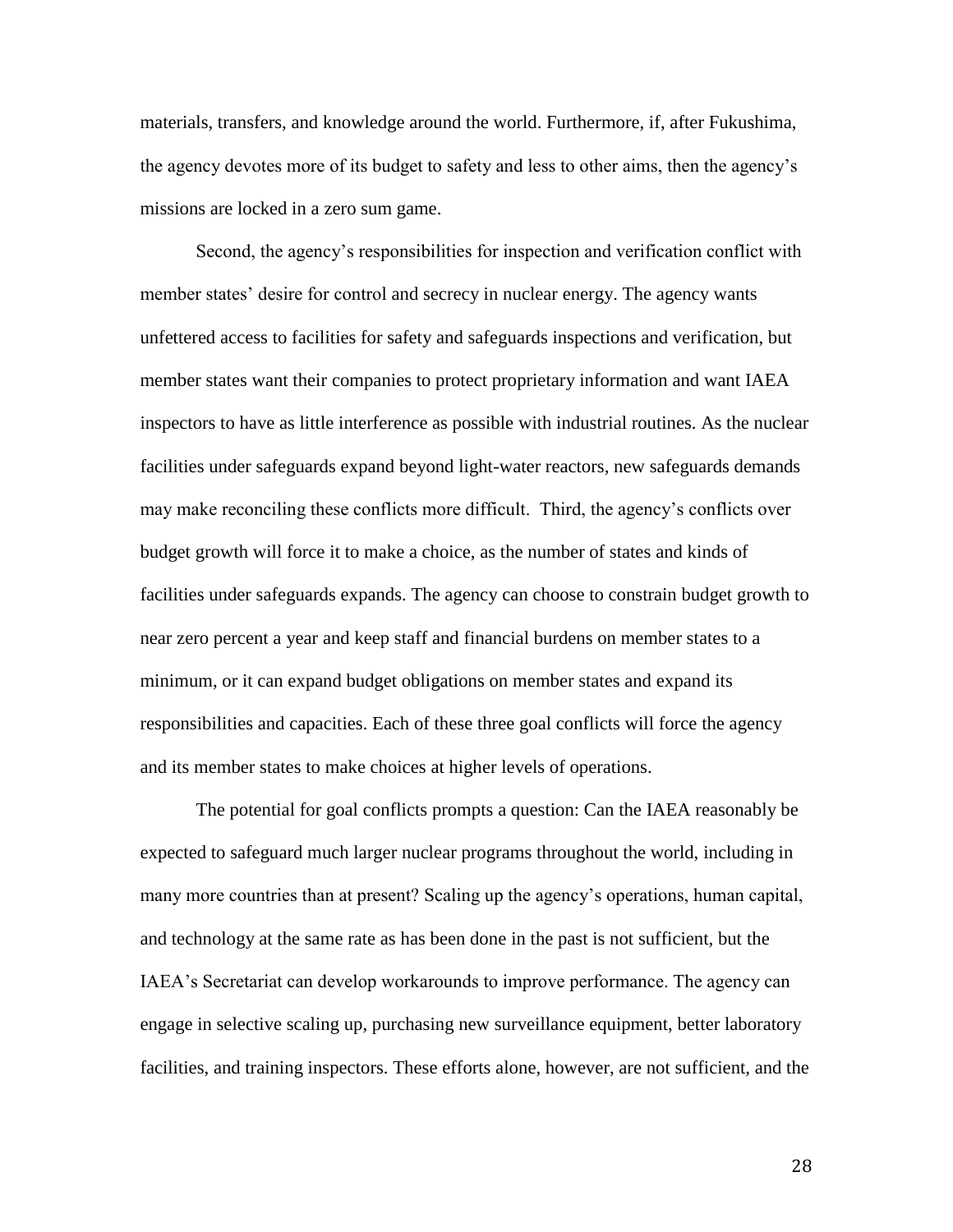agency is not likely to dramatically increase its budget through the current financing structure. To reduce goal conflict and improve performance, the agency could reorganize according to mission, separating elements of the agency that promote nuclear power from those that conduct safeguards. The IAEA already has separate divisions, but the separation could go further, perhaps providing separate reports to the Board of Governors and to the Director General, leaving it to the Director General to find the appropriate balance among organizational goals, and not to bureaucrats further down the organizational chart. This might resemble the competing intelligence analysis given to the president of the United States after intelligence reorganization following September  $2001.<sup>45</sup>$ 

Simply grafting a new branch onto an organization may not prove to provide sufficient separation among divisions. To incorporate additional perspectives in the decision-making process, the IAEA could seek new sources of funding based not just on membership but on use.<sup>46</sup> The current safeguards funding structure has a free rider problem in that those who benefit from nuclear power do not always pay more for safeguards, and those who do not benefit sometimes pay an amount disproportionate to their use. The excessive payers are especially reluctant to increase safeguards funding. Nevertheless, countries that benefit more from nuclear power could ante up for safeguards. Industry, too, could contribute to safeguards based on use either through member states or through other bodies. Some IAEA officials balk at the idea of anyone

<sup>45</sup> Richard A. Posner, *Uncertain Shield: The U.S. Intelligence System in the Throes of Reform*, (Lanham, MD: Rowman & Littlefield Publishing, 2006), 55-86; John Diamond and Judy Keen, "Bush's Daily Intel Briefing Revamped," *USA Today*, August 25, 2005, A1; Douglas Jehl, "Intelligence Briefing for Bush is Overhauled," *New York Times*, July 20, 2005, A18.

<sup>46</sup> Tom Shea and Henry Sokolski have suggested this idea. See *Falling Behind: International Scrutiny of the Peaceful Atom*, Sokolski, ed. (Carlisle Barracks, PA: Strategic Studies Institute, U.S. Army War College, 2008), 13, 36.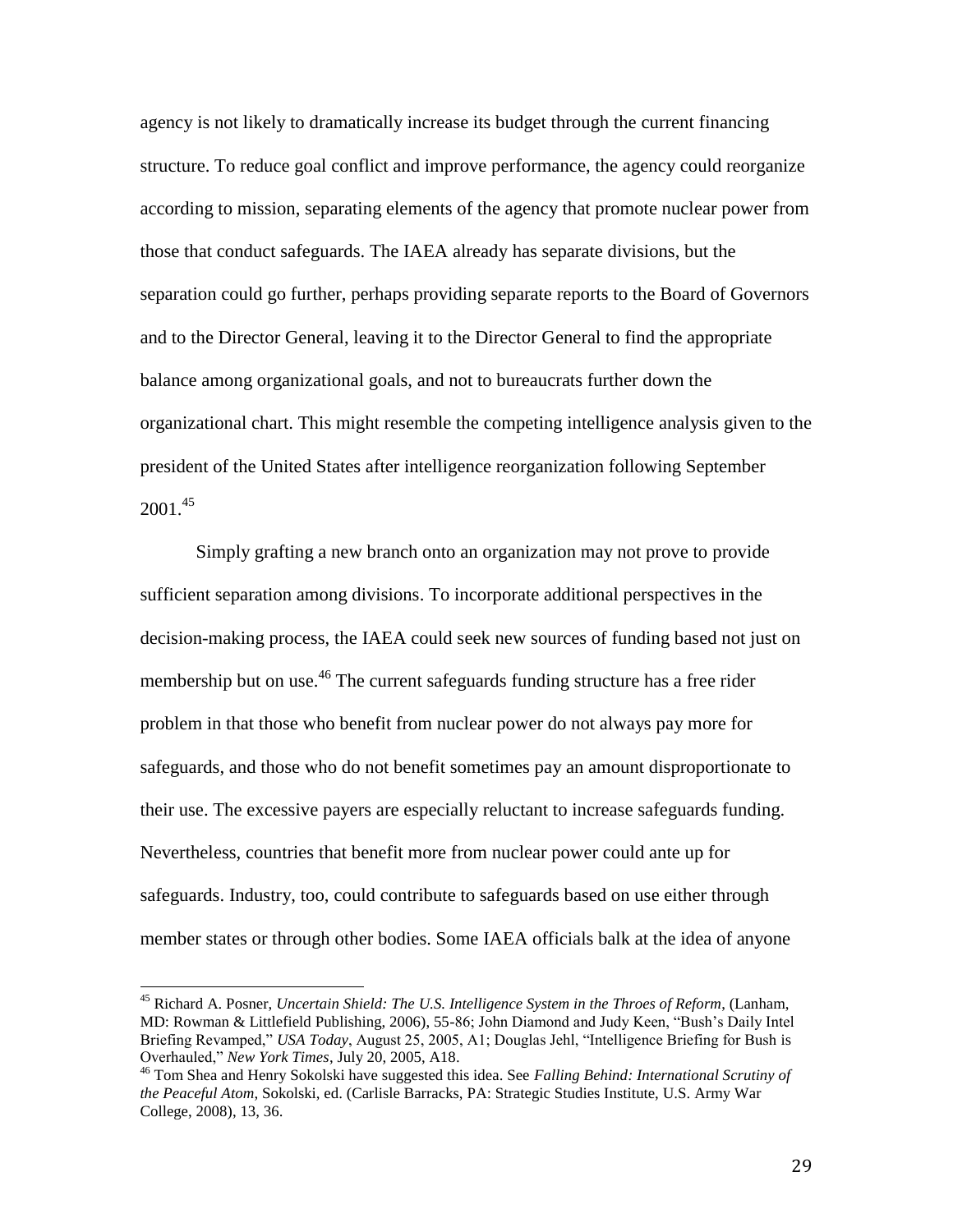other than member states contributing to the agency's work, since it is a creature of the member states. Yet non-governmental organizations have made contributions to safeguards before, and Taiwan pays a safeguards fee even through it is not a member state.

While the agency can seek new sources of funding to meet new challenges, the agency could also be honest about its limits. If governments and NGOs were more aware of the technical and political limits of the agency's capacity, then they may not be so quick to give the agency new missions or to spread nuclear materials around the globe, which would make the agency's job easier than it would otherwise be. Former Secretary General Mohamed ElBaradei's memoir presents an expansive portrayal of the agency's powers, which may undermine the agency's authority in the long term if it is shown to be perpetually underperforming compared to expectations.<sup>47</sup> For instance, ElBaradei asserts that the agency can, with the Additional Protocol, declare that a state has no undeclared material. But proving the negative is impossible. The United Nations Monitoring, Verification and Inspection Commission (UNMOVIC) conducted inspections in Iraq and did not find weapons of mass destruction, but it could not prevent the March 2003 invasion of Iraq, which was justified on the grounds that Iraq had weapons of mass destruction.

Better transparency about performance goals could help the agency be clearer about its limits. Agencies resist establishing and publicizing data for a host of reasons:

<sup>47</sup> Mohamed ElBaradei, *The Age of Deception: Nuclear Diplomacy in Treacherous Times* (Metropolitan Books, 2011). For example in Iran the agency said that it is not yet "in a position to conclude that there are no undeclared nuclear materials or activities in Iran." This assumes that the agency could potentially be in such a position. See the IAEA, *Report on the Implementation of Safeguards in the Islamic Republic of Iran*, GOV/2006/15, February 27, 2006.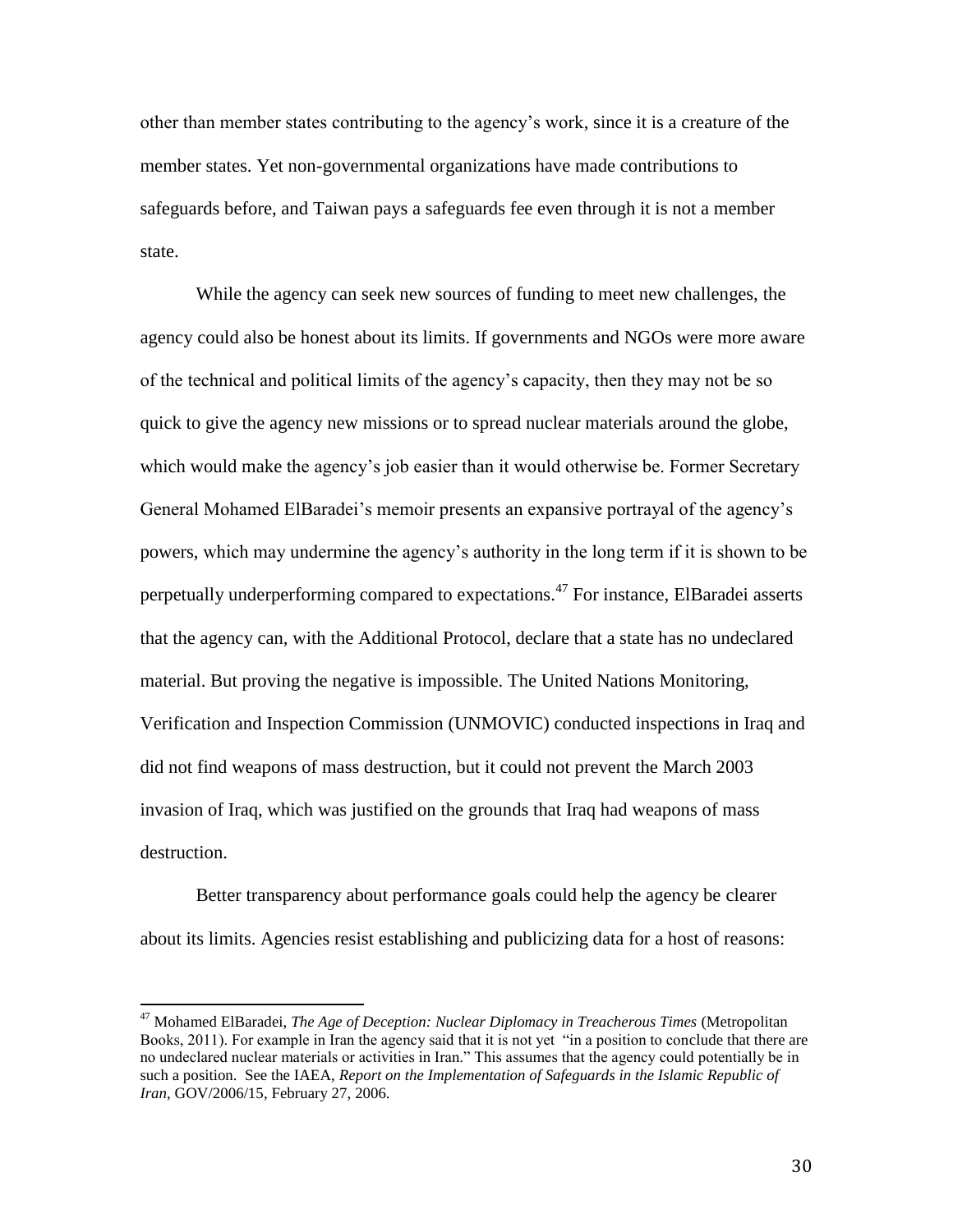outcomes are difficult to measure; inequalities breed envy; and publicity could spawn a media blame-game. Nevertheless, performance metrics could help improve performance or secure more resources, even if the agency falls short. If the agency perpetually underperforms, the agency could make a case that member states expect far too much. The agency has developed quantitative measures of performance such as "timeliness detection" and "risk of early detection," but it is difficult to find data on these. Traditionally, on-site verification efforts concentrated on the states with the largest nuclear programs, not on the programs that necessarily posed the greatest proliferation risks. Under traditional safeguards, "60 percent of the agency's verification efforts was expended in just three states," according to IAEA Deputy Director General for Safeguards Herman Nackaerts.<sup>48</sup> Thus, the more materials and sites a state declared, the more it was inspected, independent of any analysis of the proliferation risk in a state, or the state's history of cooperation. The IAEA is moving toward a system in which it evaluates state declarations for their consistency and thoroughness, and away from evaluating and measuring facilities. If the agency can develop relatively neutral criteria for evaluating state declaration, however, the state-level criteria could prove useful, especially when combined with other measures such as timeliness detection.<sup>49</sup>

Perhaps because of the agency's exceptional professionalism among international organizations, and because of successes in the cases of North and South Korea, some

http://www.iaea.org/OurWork/SV/Safeguards/statements-repository/Key\_to\_Change.pdf

 $48$  Herman Nackaerts, "IAEA Safeguards Cooperation as the Key to Change," talk to the INMM  $52<sup>nd</sup>$ Annual Meeting, July 18, 2011. Available at:

<sup>&</sup>lt;sup>49</sup> Nackaerts describes the new safeguards thusly, "This means moving away from such a heavy reliance on routine quantitative measurements and the mechanistic application of generic criteria. Instead, it requires taking into account a wide range of factors - qualitative and quantitative, reaching an informed judgment based upon a detailed analysis and evaluation of all the information available to the Agency, and then deciding to act accordingly. To do this, our focus needs to be on each State as a whole, rather than solely on the nuclear material and particular facilities within that State. See Nackaerts, "IAEA Safeguards Cooperation as the Key to Change."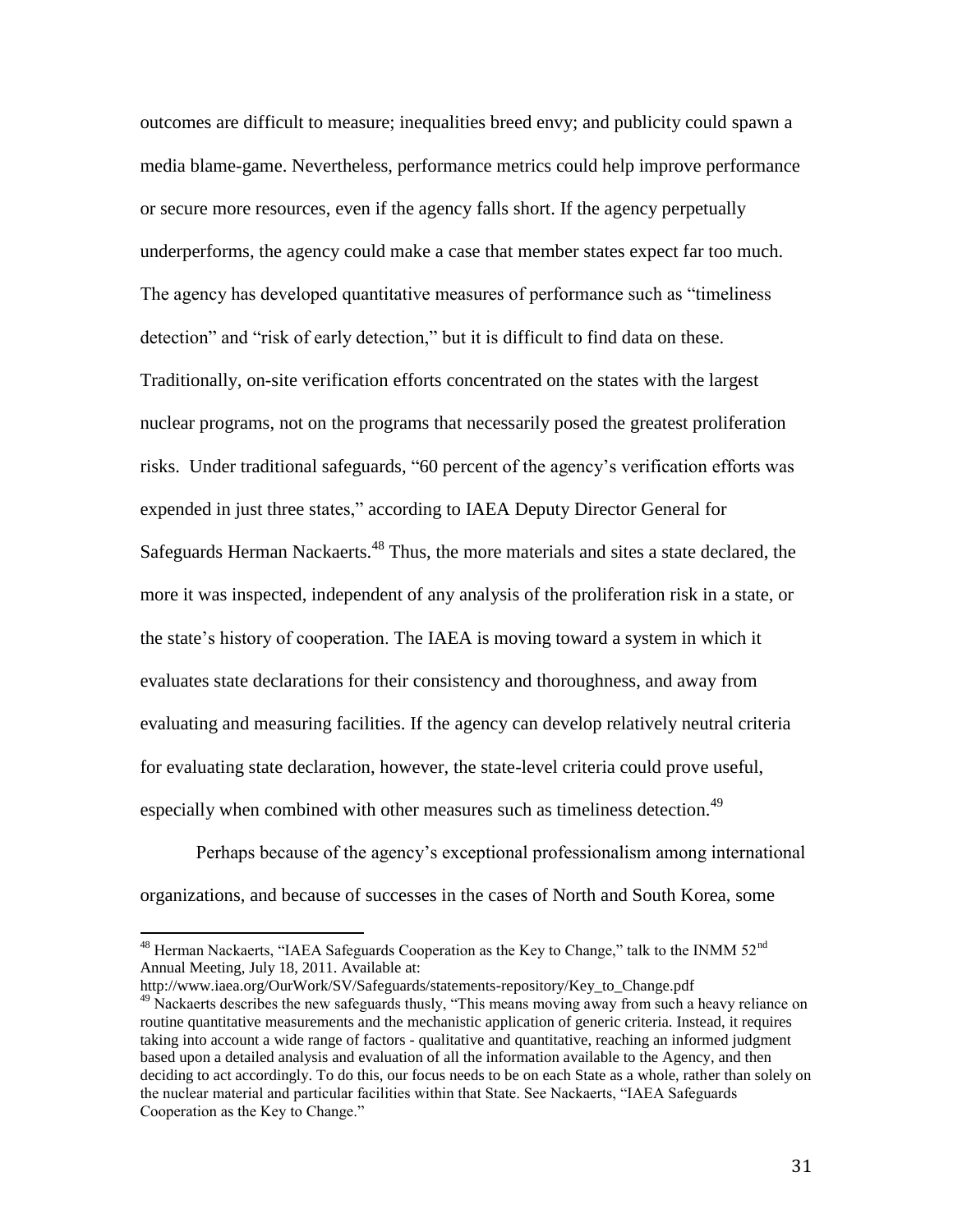politicians and the IAEA's own leaders overstate the capabilities of the agency. Yet the safeguards system is fragile, and without reform more countries will advance to the brink of building weapons, even as they maintain their legal obligations under the NPT's right to peaceful use.

Some reformers advocate improving the IAEA's technical abilities and giving more discretion to the agency's Secretariat.<sup>50</sup> Not doing so, they argue, would risk further politicizing issues in the Security Council, where countries would pander to their most powerful constituencies. The Security Council lacks neutral dispute resolution procedures unlike, for example, the World Trade Organization. Meanwhile, the IAEA has more legal authority than it uses. The agency's statute allows for it to suspend technical cooperation to problematic member states who value the agency's expertise, and the agency could ask for the international Court of Justice or other litigation bodies to intervene in disputes. In short, working around the Security Council gives the agency the best chance at deterring violators.

Another school of thought advocates reform in cooperation with the Security Council and the United Nations as the best path forward for the IAEA. The Security Council and United Nations are the most effective bodies for aggregating world opinion and for legitimate enforcement action, the argument goes, and their participation is essential in an equitable system of nonproliferation that imposes consequences for violations. Not all consequences should be punitive, however. Studies of regulation enforcement show that different kinds of violators respond to different kinds of

l

<sup>&</sup>lt;sup>50</sup> Sebastian Harnish, "Minilateral Cooperation and Transatlantic Coalition-Building: The E3/EU-3 Iran Initiative," *European Security*, Vol. 16 No. 1 (March 2007): 1-27.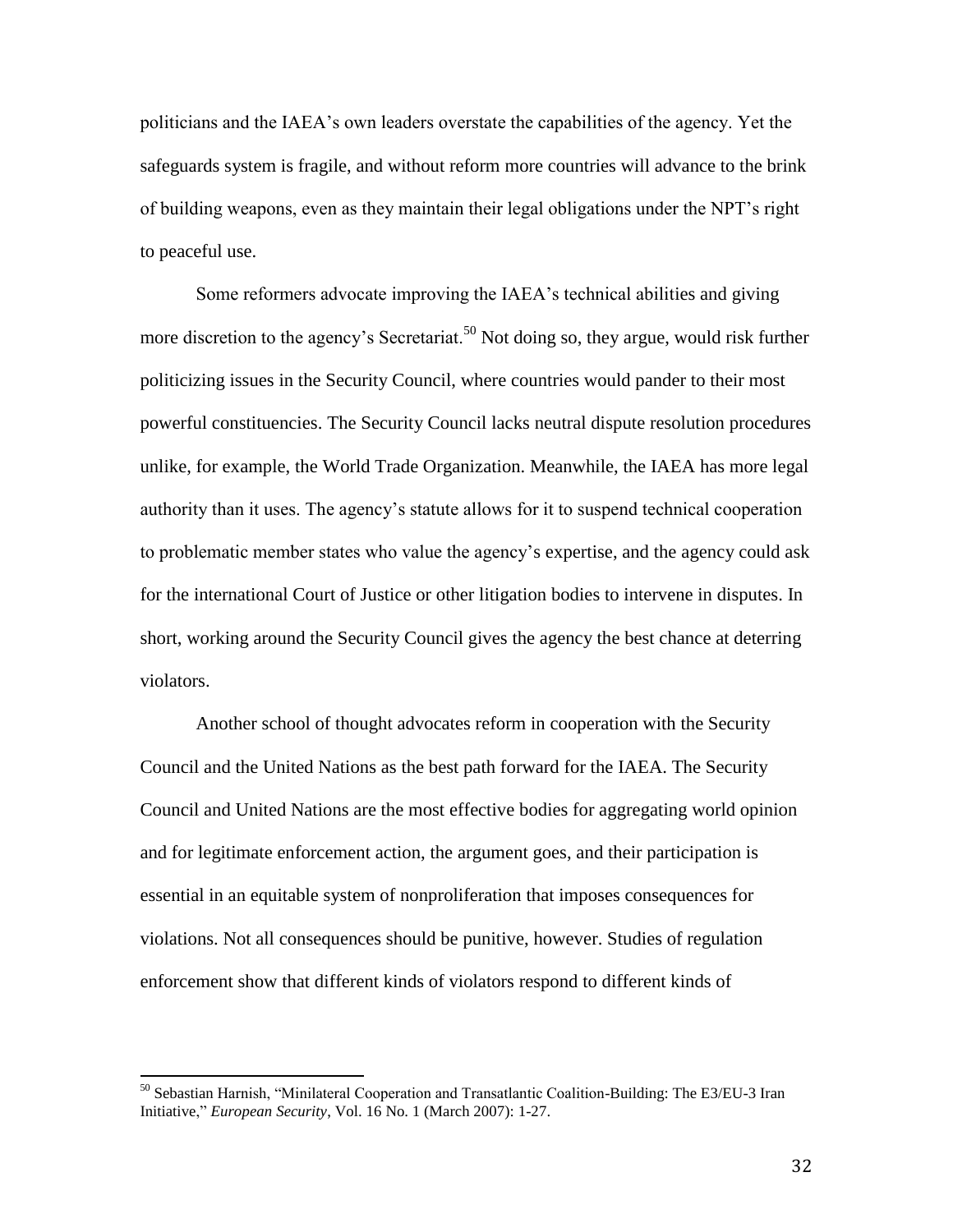consequences. 51 For example, regulators should be reasonable toward more cooperative organizations, harsh with chronic evaders, and conciliatory with repentant organizations.

Mohamed ElBaradei has been a leading proponent of comprehensive reform, recommending that the IAEA and the UN Security Council work together to, "effectively deter, detect and respond to possible proliferation cheats."<sup>52</sup> Former Head of the Department of Safeguards Pierre Goldschmidt warns that if reform is not adopted, "we will see more of the same and we should not be surprised if one day Iran withdraws from the NPT and other states like Syria continue to deny the IAEA access to suspect locations."<sup>53</sup> In other words, he predicts a breakdown of the nonproliferation system. Goldschmidt offers a series of thoughtful international-level reforms. These include: imposing penalties for withdrawal from the Non-Proliferation Treaty; announcing that safeguards agreements and the IAEA's power of special inspection will outlast withdrawal; giving the agency new tools for monitoring the nuclear trade; and being clear and objective about when a violation occurs and the steps a country must take to address the violation; and in some cases imposing penalties for violations that would ultimately improve the agency's effectiveness and credibility.<sup>54</sup> When asked about these proposals, experts in the non-proliferation community provided few solid arguments against them except that they will be difficult to achieve. Enacting these reforms will require that enough interested governments take the matter to the international community, and specifically the United Nations and the Security Council. In the meantime, the IAEA can

<sup>51</sup> John T. Scholz, "Voluntary Compliance and Regulatory Enforcement," *Law & Policy,* Vol. 6, Issue 4 (October 1984): 385-404.

<sup>52</sup> Mohamed ElBaradei, "A Recipe for Survival," *New York Times*, February 16, 2009. Available at: http://www.nytimes.com/2009/02/16/opinion/16iht-edelbaradei.1.20216338.html?\_r=1&pagewanted=all <sup>53</sup> Pierre Goldschmidt, E-mail Interview with author, 4 December 2011.

<sup>&</sup>lt;sup>54</sup> Goldschmidt, "Looking Beyond Iran and North Korea for Safeguarding the Foundations of Nuclear Nonproliferation."